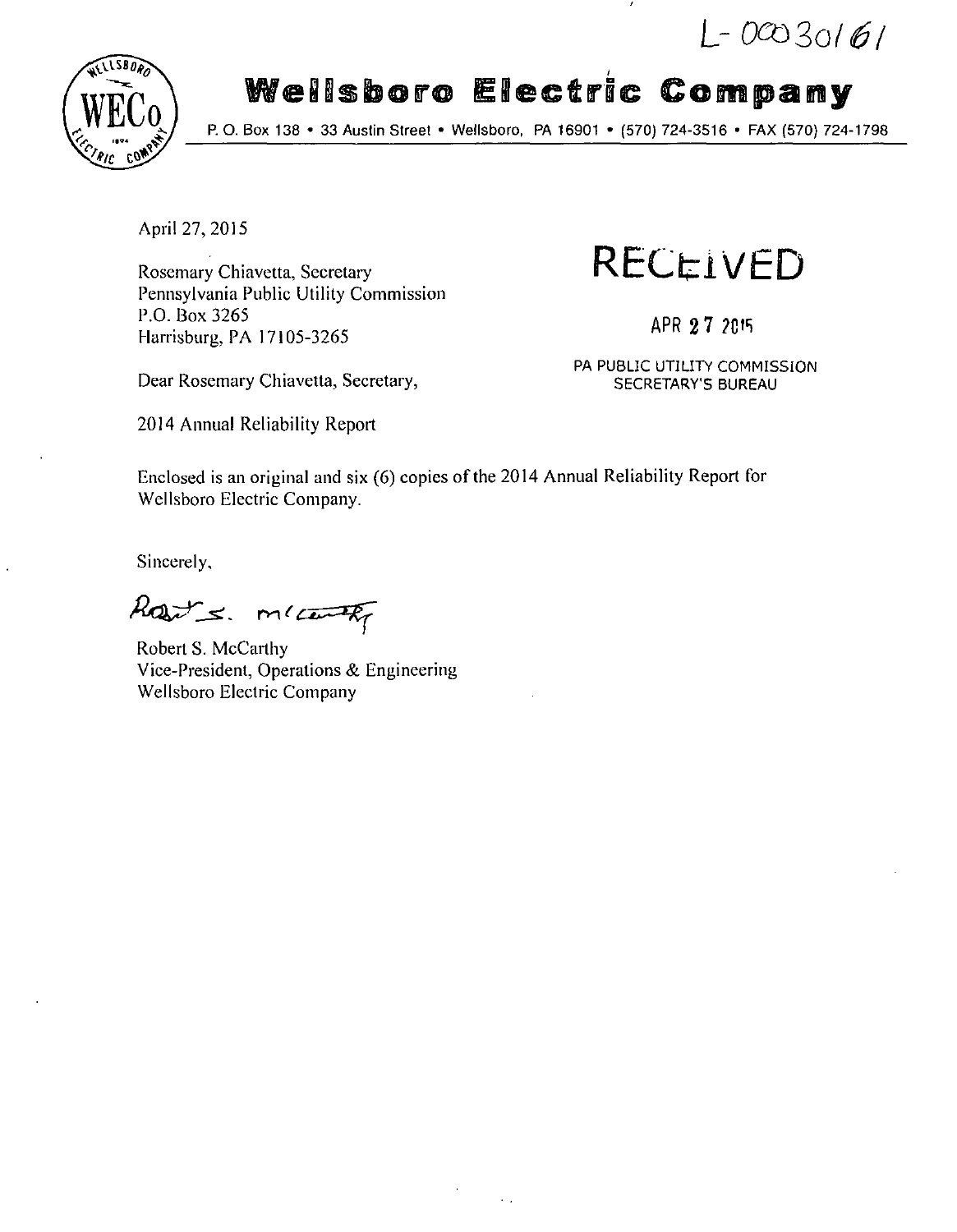Wellsboro Electric Company 33 Austin St. Wellsboro, PA 16901

.  $\sim$ 

 $\mathbf{u}$ 

 $\sim$ 

 $\mathcal{L}$ 

 $\bullet$ 

 $\hat{\mathcal{L}}$ 

Annual Reliability Report for the Year 2014

Report Submitted by: Robert S. McCarthy, Vice-President, Engineering and Operations

# **RECEIVED**

# APR 2.7. 2015

PA PUBLIC UTILITY COMMISSION SECRETARY'S BUREAU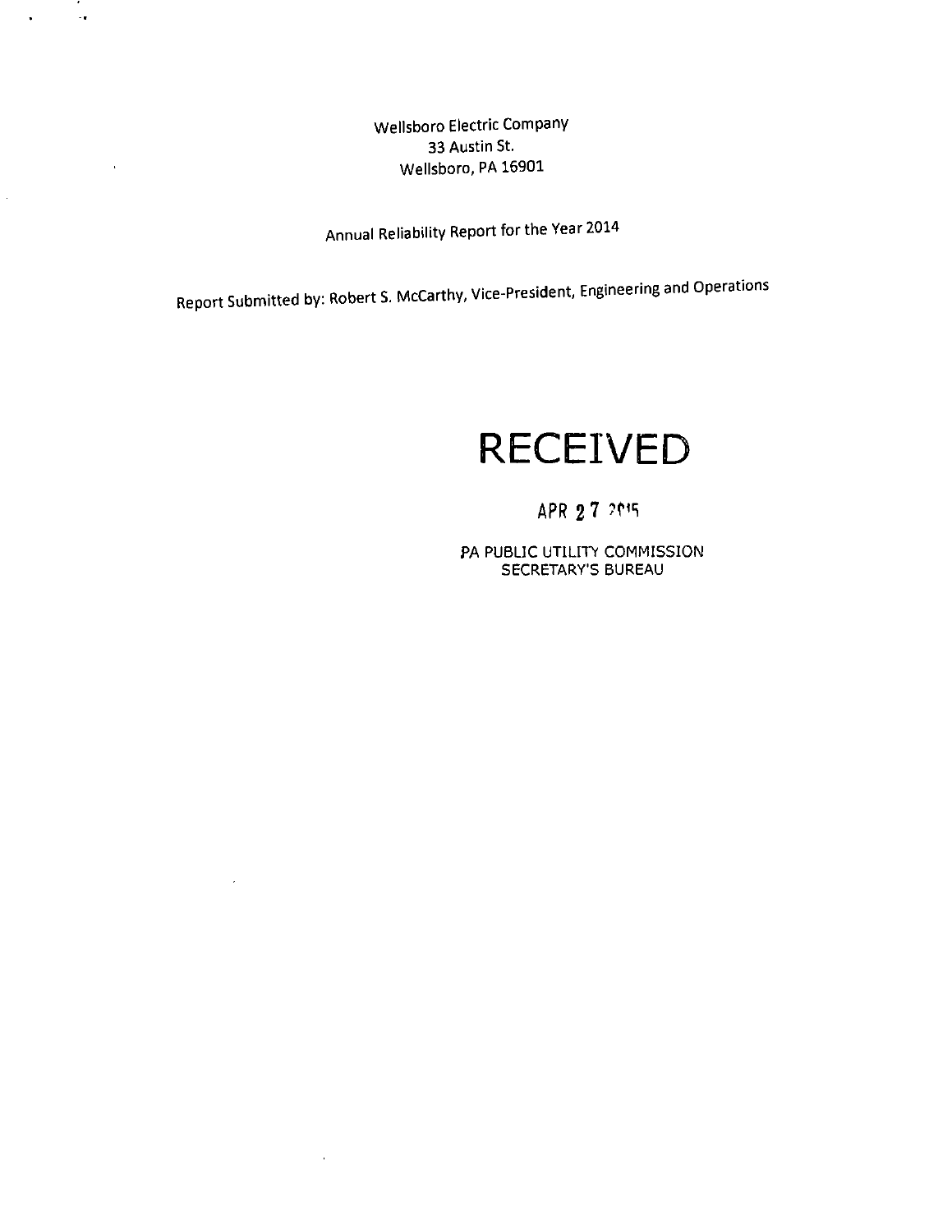.

### 57.195 Section (a) Itenn2 Wellsboro Electric Company

The name, title, telephone number and e-mail address of the person who has knowledge of the matters and can respond to inquires.

Robert S. McCarthy Vice-President, Engineering and Operations Phone: 570-724-3516 E-Mail: bobbym@ctenterprises.org Address: P.O. Box 138, 33 Austin St. Wellsboro, PA 16901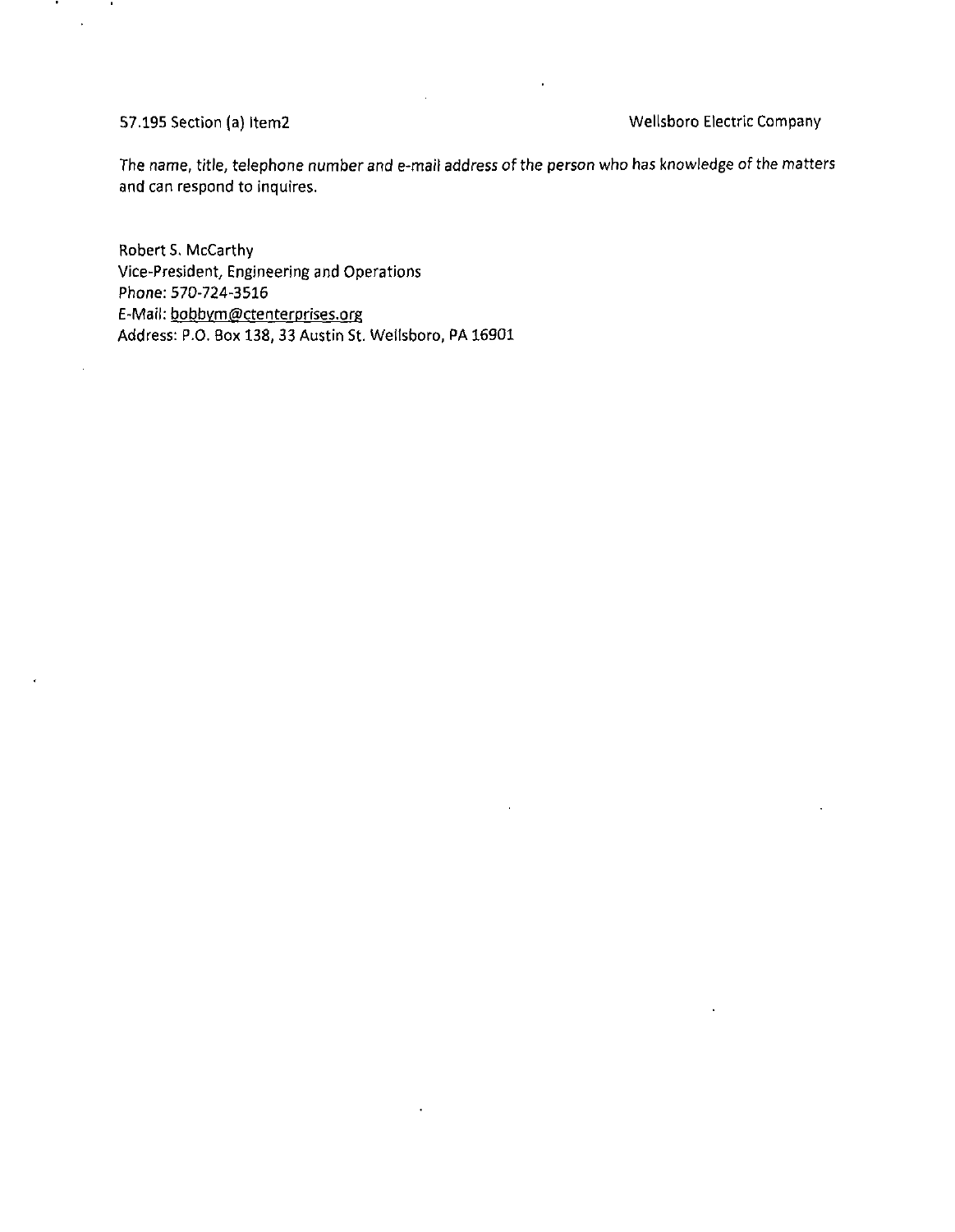An overall current assessment of the state of the system reliability in the EDC'S service territory including a discussion of the EDC'S current programs and procedures for providing reliable electric service.

### SUBSTATION:

Wellsboro Electric completed the installation of a new substation in 2012, six (6) of the current eight (8) feeders on the Wellsboro system has been converted to the newer substation, the fast two feeders that operate at 4kv is currently being planned to be converted to 12kv and will be connected to the new substation in the next Two to Three Years.

Substations are inspected monthly, oil samples will be taken from each power transformer which we have two in the new substation every other year

Substation Transformer #2 in the Buena Vista substation will be removed from service in 2015 and have a complete maintenance inspection performed on all electrical equipment by the manufacturer of the transformer.

Currently Wellsboro has six (6) voltage regulators in use at our substation locations, these units will be phased out as part of the 4 kv voltage conversions, until these units are removed from service they will be monitored monthly and maintained as needed.

Infrared imaging is conducted annually on all in-service substation equipment and select parts of the distribution system.

### DISTRIBUTION SYSTEM:

Wellsboro Electric will perform an overhead line inspection and overhead transformer visual inspection on four of our circuits, per the terms of the Wellsboro Electric inspection and maintenance plan. Poles will be inspected for obvious defects in the poles, cross arms and related electrical equipment; transformers will be inspected for obvious defects, oil leaks and signs of electrical contact from animals, tree limbs, etc. Attachments of phone, cable and ISP will be inspected to insure compliance with the requirements of the National Electrical Safety Code and current industry standards.

1500 distribution poles will be tested to determine the internal and below grade condition of the pole.

Vegetation Management Inspections will be conducted on four (4) distribution circuits, Vegetation treatments and clearing will be conducted on fifty-five (55) miles of the distribution system.

Pad-mounted transformers and pad-mounted electrical equipment will be inspected on Three (3} circuits, the East Ave, East West Main and the Dresser Circuit. Transformers and equipment will be opened up by a qualified employee and visual inspection for obvious defects, oil leaks, vegetation affecting the unit, signs of electrical contact, improper excavation around the units and installation of vegetation, fences, etc. that would hamper the operation and maintenance of the units.

Distribution Voltage Regulators and Reclosers will be visual inspected on a Semi-Annual inspection.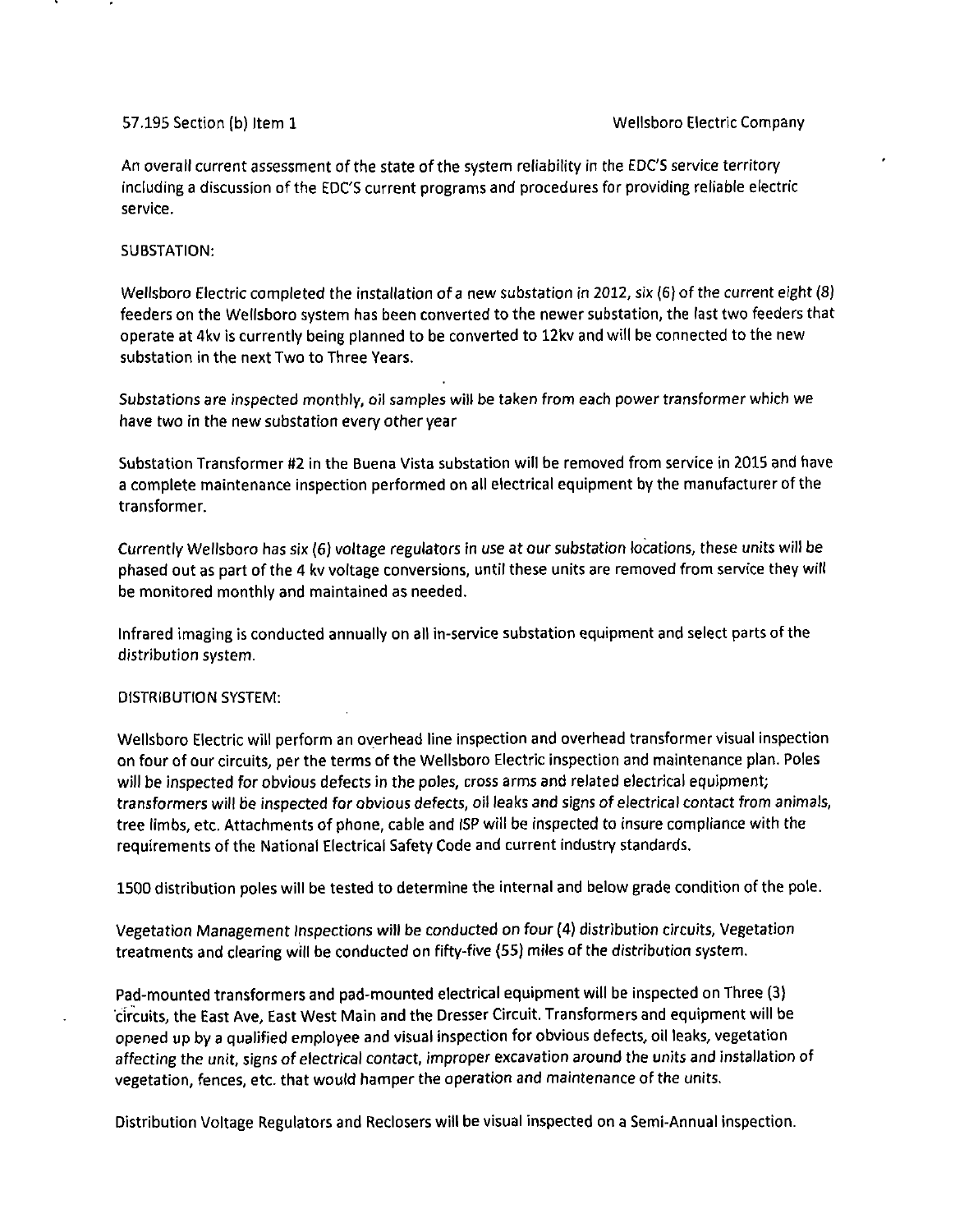Wellsboro currently uses a self-protected internally fused distribution transformer for a residential and small commercial accounts on our 12 KV system, this type of transformer eliminates the need for a fused cutout or external fuse link, in addition all transformers have an animal guard installed on the high side bushings and coated lead wire from the transformer to the primary line connection in an attempt to prevent animal and vegetation contact that could cause a loss of power to the unit.

All poly phase and large commercial customers and all customers still served from the 4 KV system has a convential transformer with an externally fused cutout of fuse link, due to the large number of porcelain cutout failures of the last several years, we began using only polymer cutouts, an animal guard and insulated lead wire is used on all these installations. All installation is protected by lightning arrestors.

Wellsboro Electric tracks causes of outages with an Outage Management System (OMS), this data is reviewed to determine circuits and installations that are experiencing multiple outages and corrective measures can be planned and performed from this data.

Wellsboro Electric has a multi-year contract with Asplundh Tree Experts of Willow Grove, PA to provide clearing and trimming of select lines on our system, we currently trim and reclear fifty-five (55) miles of distribution line each year at a minimum, in 2014 Asplundh will be trimming and reclearing a portion of the Stony Fork Feeder, Asplundh trims and clears according to specifications established by Wellsboro Electric, Asplundh will also perform hazard tree trimming and removal as directed by Wellsboro Electric.

Wellsboro Electric will continue to install both overhead and underground fault indicators on select overhead and underground circuits, these devices have proven to be a great tool to the operations department when an outage occurs in eliminating unnecessary patrols of areas and enables us to restore service quicker.

Wellsboro Electric was awarded a grant from the Department of Energy for the installation of advanced meters, we currently have around 4500 of these installed, and meters can provide hourly usage, voltage at the meter and outage detection.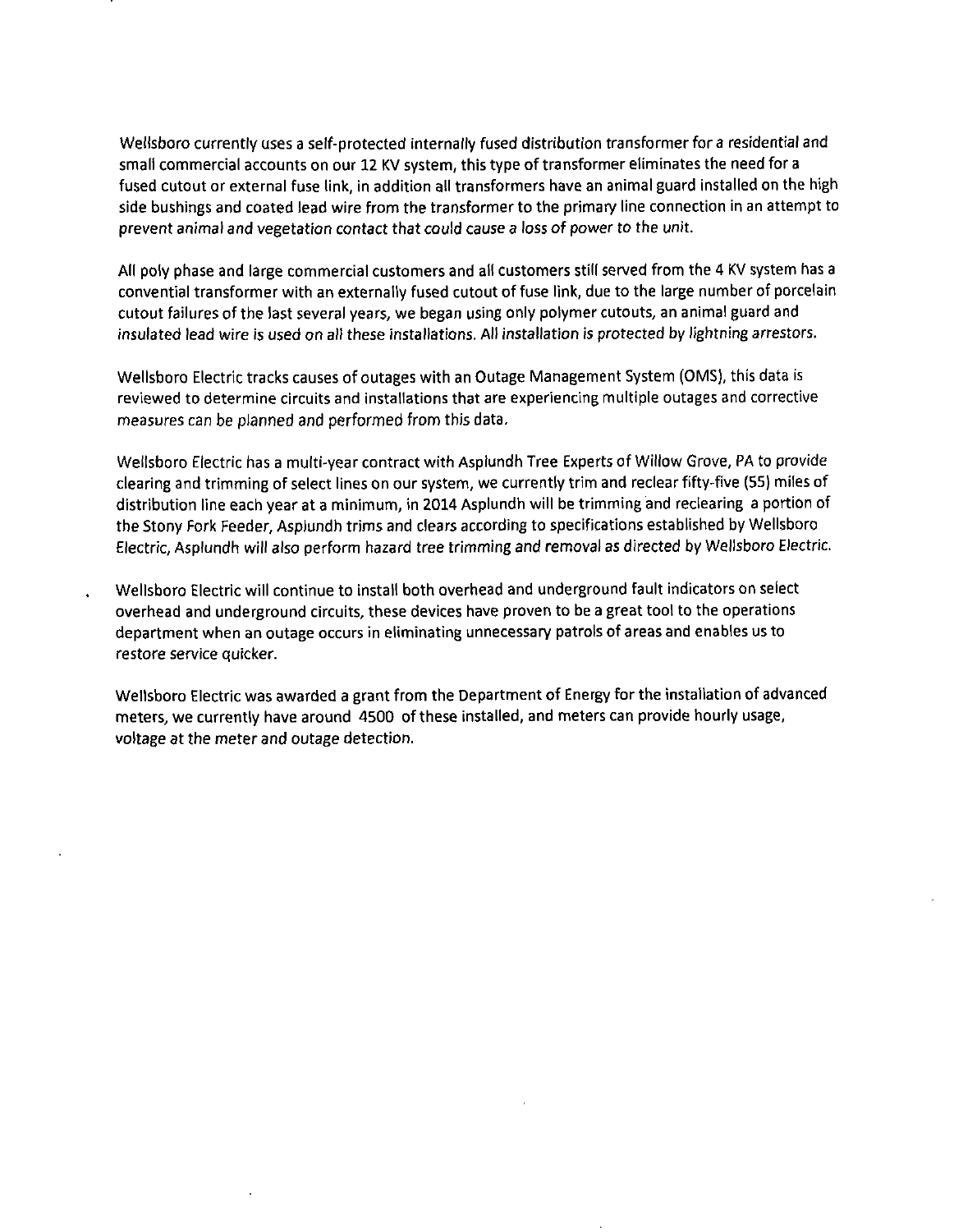### 57.195 Section (b) Item 2 Wellsboro Electric Company

A description of each major event that occurred during the year being reported on, including the time and duration of the event, the number of customers affected, the cause of the event and any modified procedures adopted to avoid or eliminate the impacts of similar events in the future.

### Major Events

| Date           | Time of<br>Event  | Date & Time<br>Restored | # Customers<br>Affected | Cause<br>Code                    |
|----------------|-------------------|-------------------------|-------------------------|----------------------------------|
| $2 - 1 - 14$   | $8:14 \text{ AM}$ | 2-1-14 @ 12:15 PM       | 636                     | <b>Gunshot Damaged Conductor</b> |
| $2 - 6 - 14$   | 3:58 PM           | 2-6-14 @ 9:21 PM        | 6242                    | Loss of Power Supply             |
| $7 - 23 - 14$  | $4:16$ PM         | 7-23-14 @ 6:18 PM       | 5986                    | Thunderstorm                     |
| $10 - 23 - 14$ | $3:24$ PM         | 10-23-14 @ 4.08 PM      | 700                     | Off ROW Tree on Feeder Line      |

 $\sim 10^{-11}$ 

 $\sim 10^7$ 

 $\Delta \sim 10^{-11}$ 

 $\mathcal{A}$ 

 $\sim 10^{11}$  km s  $^{-1}$  .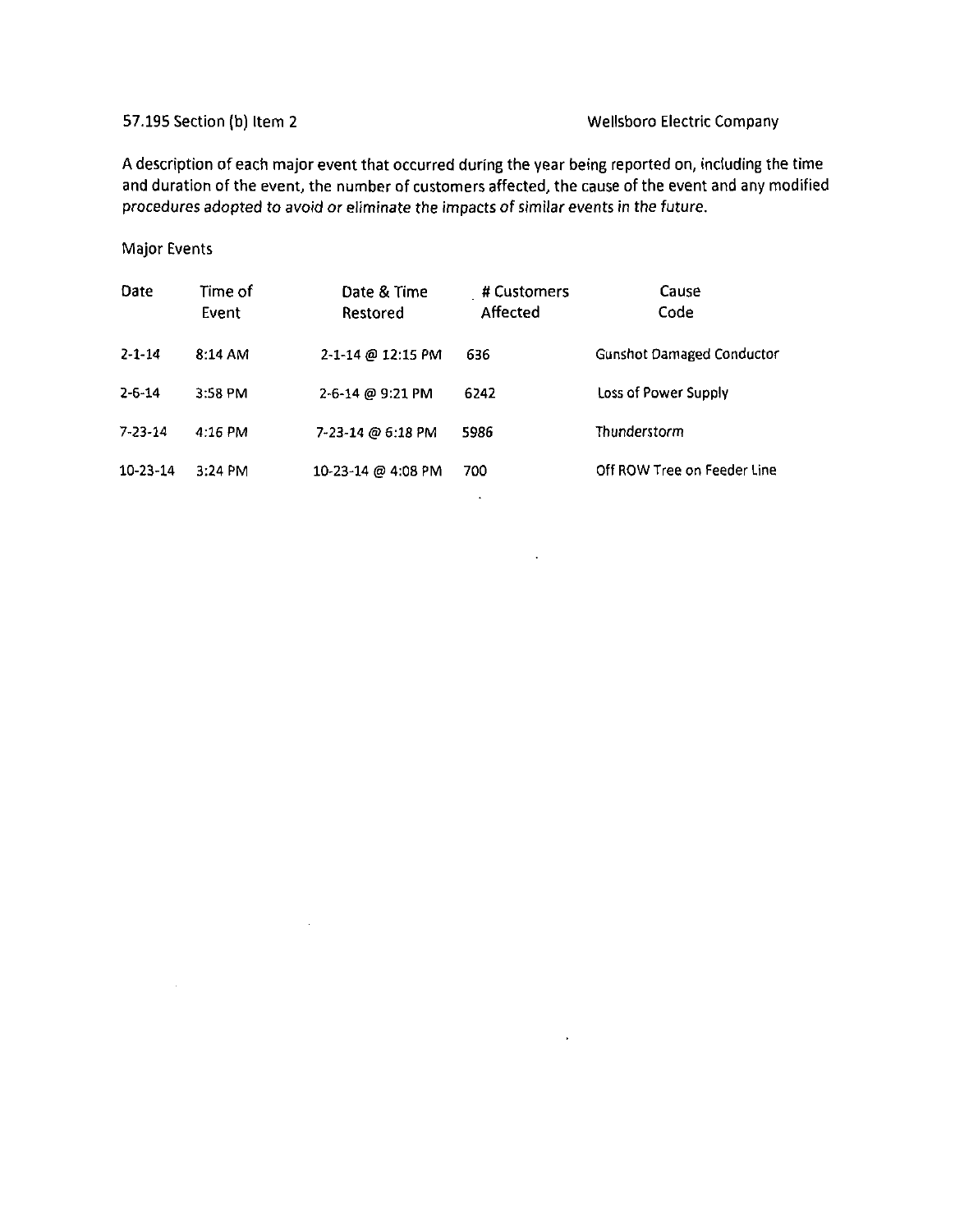## 57.195 Section (2) item 3 Wellsboro Electric Company

A table showing the actual values of each of the reliability indices (SAIFI, CAIDI, SAIDI) for the EDC'S service territory for each of the preceding Three (3) calendar years. The report shall include the data used in calculating the indices, namely the average number of customers affected and the minutes of interruption.

|                                          | <b>SAIFI</b> | <b>SAIDI</b> | <b>CAIDI</b> |
|------------------------------------------|--------------|--------------|--------------|
| BENCHMARK FOR WELLSBORO ELECTRIC COMPANY | 1.23         | -153         | 124          |
| ROLLING TWELVE MONTH STANDARD            | 1.66         | 278          | 167          |

### RELIABILITY INDEX TABLE FOR SAIFI, SAIDI and CAIDI

|      | <b>SAIFI</b> | <b>SAIDI</b> | CAIDI |
|------|--------------|--------------|-------|
| 2012 | 0.94         | 60.44        | 64.5  |
| 2013 | .63          | 45.35        | 71.56 |
| 2014 | .77          | 57.4         | 74.7  |

## 2012 OUTAGE DATA AVERAGE NUMBER OF CUSTOMERS SERVED 6204

| Cause                       | # of    | # of Customers | Customer       |
|-----------------------------|---------|----------------|----------------|
| Code                        | Outages | Affected       | <b>Minutes</b> |
| Animals                     | 59      | 1033           | 47241.6        |
| Vehicles                    | 5       | 618            | 66988.2        |
| <b>Equipment Failure 46</b> |         | 997            | 75231.6        |
| Lightning                   | 14      | 169            | 11712.6        |
| <b>Public Contact</b>       | 4       | 917            | 19538.4        |
| <b>Trees</b>                | 26      | 532            | 47001.6        |
| Trees, On ROW               | 6       | 245            | 27983.4        |
| Trees, Off ROW              | 7       | 169            | 15290.4        |
| Unknown                     | 65      | 864            | 57391.2        |
| Wind                        | 3       | 29             | 2526.6         |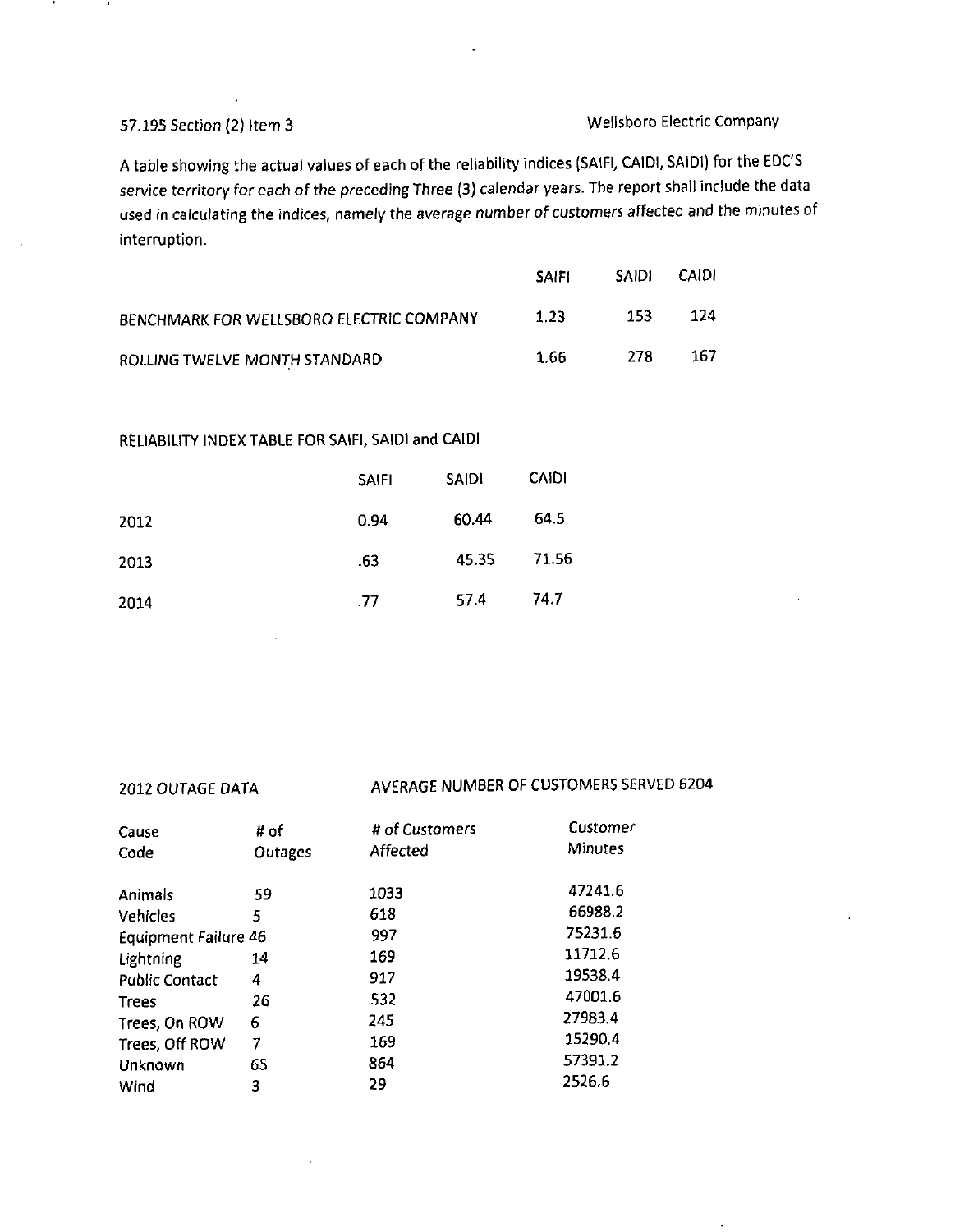**Service** 

 $\langle \cdot, \cdot \rangle$ 

 $\bullet$ 

### 2013 OUTAGE DATA AVERAGE NUMBER OF CUSTOMERS SERVED 6214

| Cause                 | # of    | # Of Customers | Customer       |
|-----------------------|---------|----------------|----------------|
| Code                  | Outages | Affected       | <b>Minutes</b> |
|                       |         |                |                |
| Animals               | 13      | 268            | 2053           |
| <b>Vehicles</b>       | 3       | 280            | 86450          |
| <b>Elec Overload</b>  | 4       | 1368           | 54295          |
| <b>Equipt Failure</b> | 37      | 272            | 37577          |
| Lightning             | 12      | 164            | 11361          |
| Trees                 | 4       | 54             | 9677           |
| Tree's on ROW         | 8       | 97             | 6469           |
| Tree's off ROW        | 14      | 589            | 55298          |
| Unknown               | 18      | 325            | 36874          |
| Wind                  | 31      | 6              | 2021           |

# 2014 OUTAGE DATA AVERAGE NUMBER OF CUSTOMERS SERVED 6261

 $\tilde{\phantom{a}}$ 

| Cause                | # of           | # Of Customers | Customer       |
|----------------------|----------------|----------------|----------------|
| Code                 | Outages        | Affected       | <b>Minutes</b> |
|                      |                |                |                |
| Animals              | 39             | 762            | 51896          |
| Vehicles             | 2              | 39             | 9012           |
| Elec Overload        | 1              | 1              | 32             |
| <b>Equip Failure</b> | 54             | 1239           | 141213         |
| <b>Fire</b>          | 3              | 95             | 3696           |
| Ice, Sleet, Frost    | $\overline{2}$ | 2              | 55             |
| Lightning            | 5              | 210            | 22184          |
| Phone/Cable Co.      | $\mathbf{1}$   | 20             | 1136           |
| Tree, On ROW         | 10             | 142            | 14149          |
| Tree, Off ROW        | 21             | 773            | 97301          |
| Unknown              | 33             | 382            | 10941          |
| Wind                 | 3              | 183            | 17026          |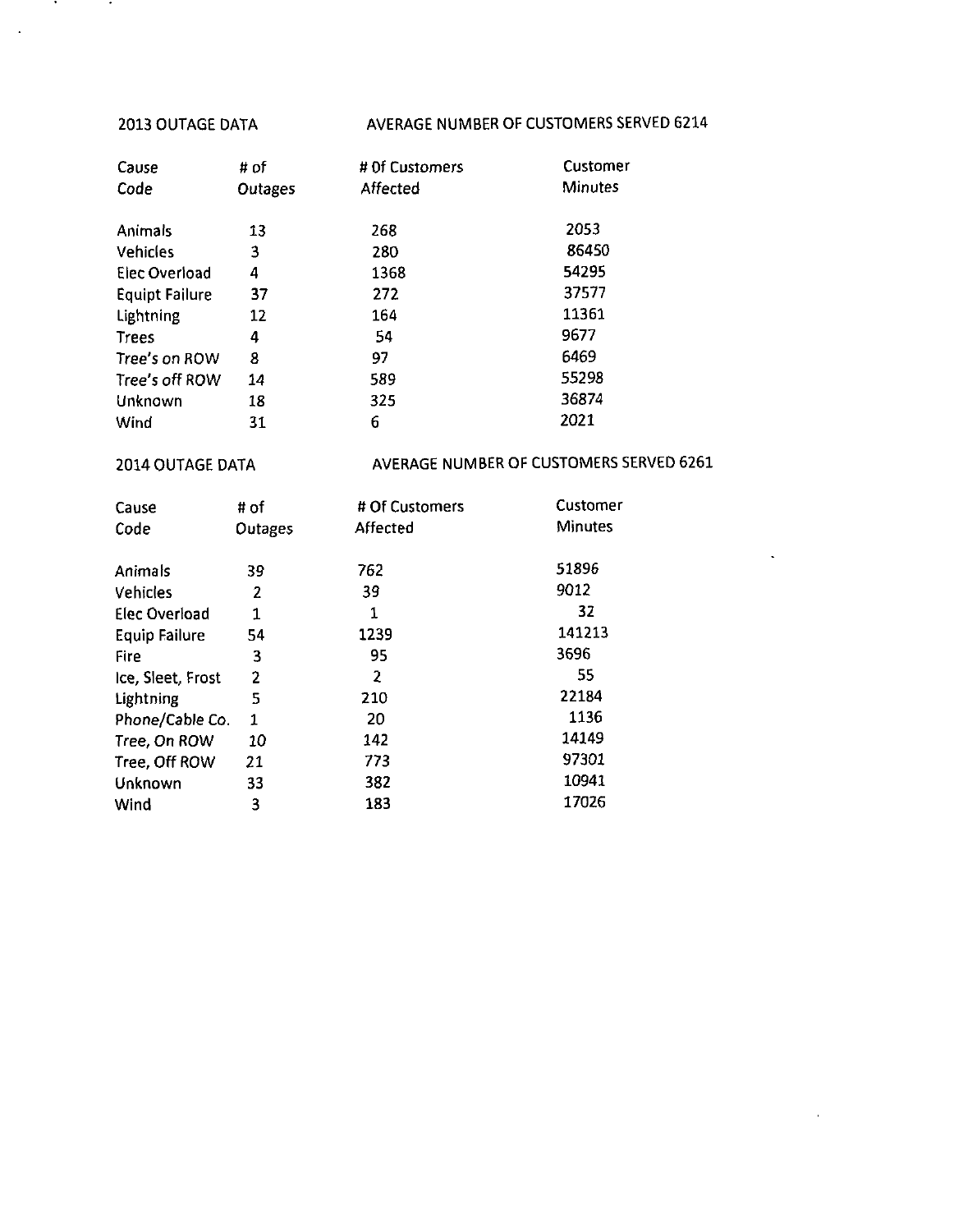### 57.195 Section (b) Item 4 Wellsboro Electric Company

A rolling twelve month breakdown and analysis of outage causes during the preceding quarter including the number and percentage of service outages, the number of customers interrupted, and customer interruption minutes categorized by outage cause such as equipment failure, animal contact, tree related, and so forth.

# 2014 Average number of Customers Served 6261 Cause Mumber of Percentage of Customer Customers<br>
Interruptions Interruptions Minutes Affected Interruptions Interruptions Animals 39 23% 51896 762 Vehicles 2 1% 9012 39 Elec. Overload 1 1 1% 32 1<br>
Equipt. Failure 54 31% 141213 1239 Equipt. Failure  $\begin{array}{cccc} 54 & 31\% & 141213 & 123 \\ -54 & 33 & 2\% & 3696 & 95 \end{array}$ Fire 3 2% 3696 95 Ice, Sleet, Frost 2 2<br>
Lightning 5 5 3% 22184 210 Lightning 5 3% 22184 210 Trees, On ROW 10 6% 14149 142<br>
Tree. Off ROW 21 12% 97301 773 Tree, Off ROW 21 12% 97301 773<br>
Unknown 33 19% 10941 382 Unknown 33 19% 10941 382 Wind 3 2% 17026 183 Totals 173 100% 367505 3828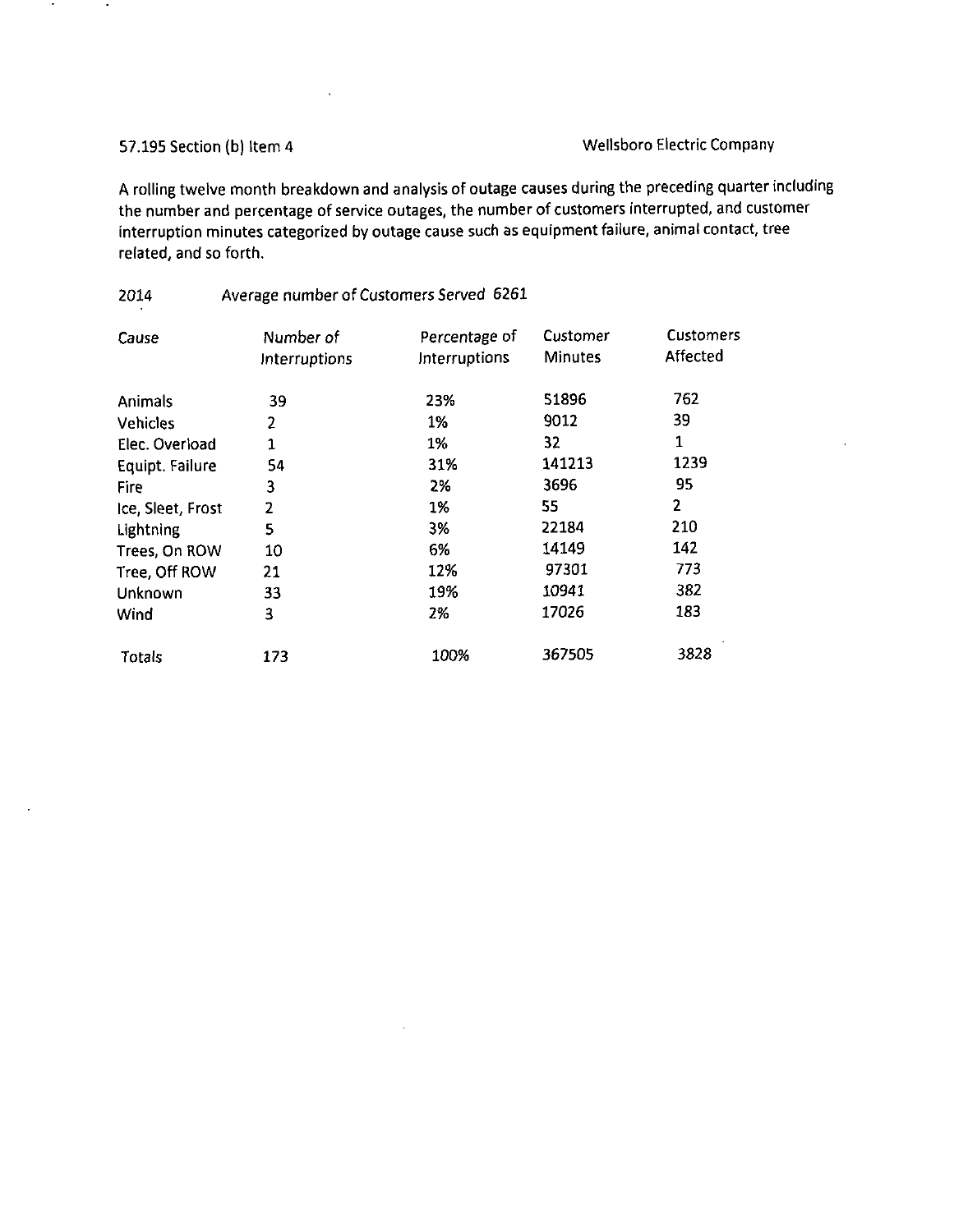$\bullet$ 

 $\,$  .

 $\mathcal{A}_\bullet$ 

 $\mathbf{v}$ 

# 57.195 Section (b) item 6 Wellsboro Electric Company

A comparison of established transmission and distribution inspection and maintenance goals and objectives versus actual results achieved during the year being reported on. Explanation of any variances shall be included.

| Code   | Description                                              | Goal/Objective          | Actual        |
|--------|----------------------------------------------------------|-------------------------|---------------|
| 582    | Substation oil testing                                   | 50% of all Units        | 100% Complete |
| 593.8  | <b>Substation Chemical Spraying</b>                      | <b>All Substations</b>  | 100% Complete |
| 593.8  | Pole Testing                                             | 1500 Poles              | 100% Complete |
| 593.8  | <b>Visual Line Inspection</b>                            | <b>Four Circuits</b>    | 100% Complete |
| 593.8  | Infrared Imaging                                         | <b>Substations</b>      | 100% Complete |
| 593.1  | <b>Right of Way Clearing</b>                             | 55 Miles                | 100% Complete |
| 593.9  | <b>Voltage Regulator Rebuilds</b>                        | <b>Three Units</b>      | 100% Complete |
| 592.11 | <b>Substation Inspections</b>                            | Monthly                 | 100% Complete |
| 593.9  | <b>OCR Repairs</b>                                       | <b>Six Units</b>        | 100% Complete |
| 593.81 | <b>OCR/Regulator Inspections</b>                         | Inspection of all units |               |
|        | On distribution system by visual inspection twice a year |                         | 100% Complete |
| 594.11 | Underground Inspection                                   | All underground on      |               |
|        |                                                          | Charleston #2           |               |
|        |                                                          | <b>And Dresser</b>      | 100% Complete |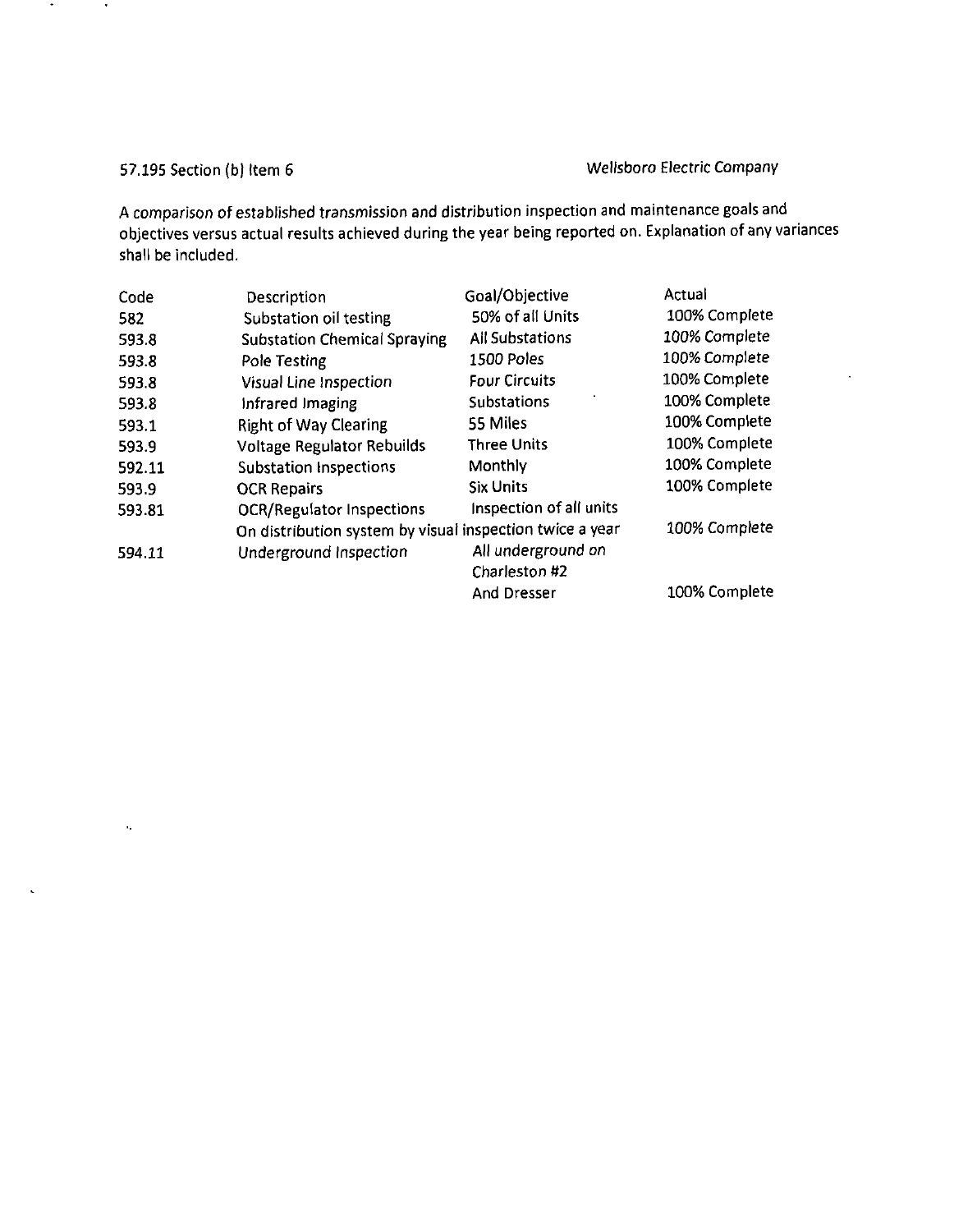.

 $\bar{z}$ 

57.195 Section (b) item 7 Wellsboro Electric Company

A comparison of budgeted versus actual transmission and distribution operations and maintenance expenses for the year being reported on in total and detailed by the EDC'S account or FERC code, Explanations of any variances 10% or greater shall be included.

 $\bar{z}$ 

SHOWN ON NEXT PAGE.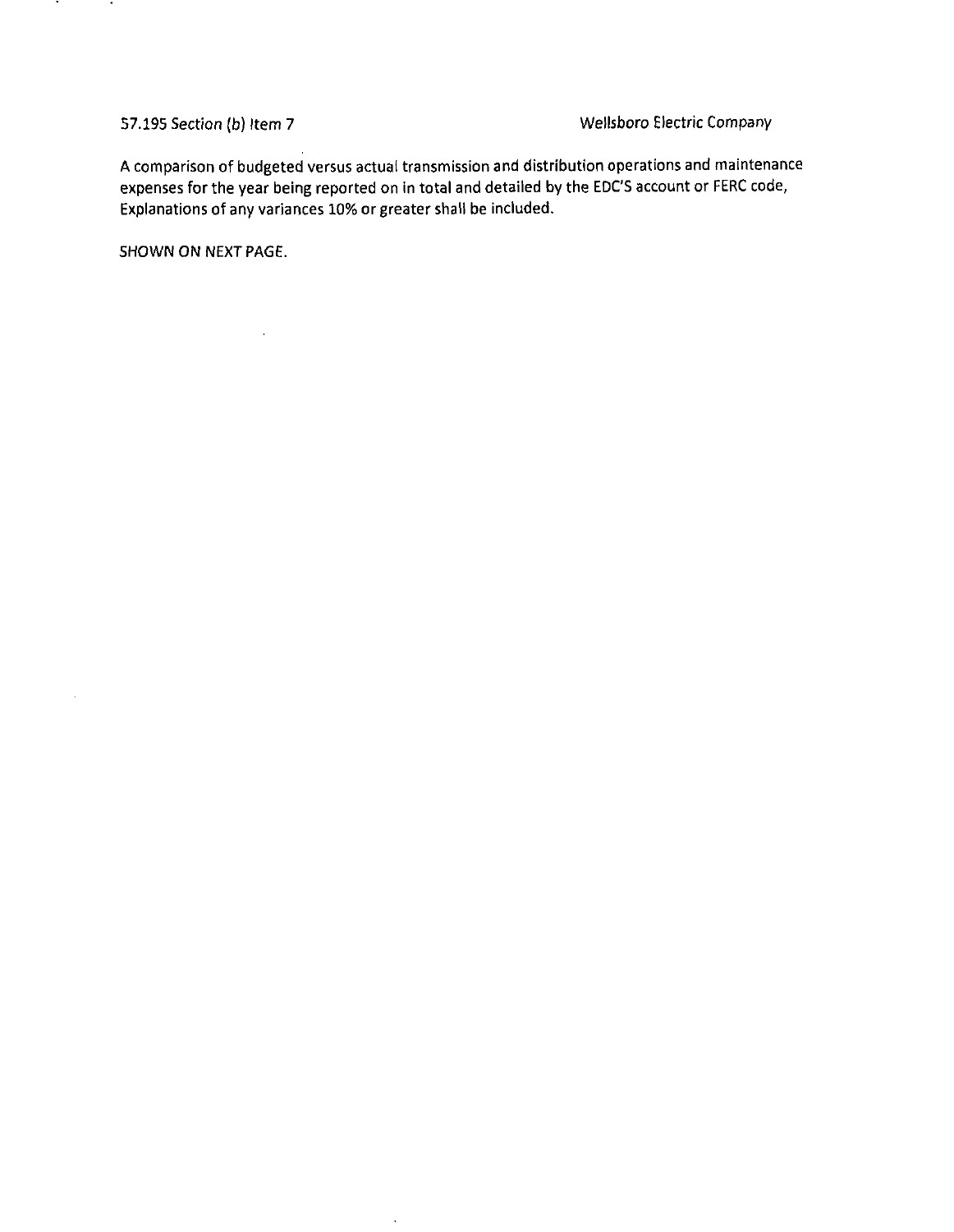### 57.195 Section (b) (7)

 $\bullet$ 

 $\sim$ 

A comparison of Budgeted versus actual transmission and distribution operations and maintenance expenses for the year being reported on and detailed by the EDC'S account or FERC code, Explanations of variances 1096 or greater shall be included.

l.

| G.L. Code | Description                             | 2014             | 2014             |
|-----------|-----------------------------------------|------------------|------------------|
|           |                                         | <b>Budget</b>    | Actual           |
| 588.2     | <b>Training Schools</b>                 | \$<br>7,500.00   | \$<br>1,841.00   |
| 588.4     | <b>Safety Meeting/Trainings</b>         | \$<br>7,200.00   | \$<br>5,486.00   |
| 589       | Pole Leasing, Etc.                      | \$<br>28,200.00  | \$<br>28,119.00  |
| 921.7     | <b>After-Hours Dispatching</b>          | \$<br>45,000.00  | \$<br>49,291.00  |
| 582       | <b>Transformer Oil Testing</b>          | \$<br>7,500.00   |                  |
| 586       | Meter Dept, Tri-Co Labor                | \$<br>2,500.00   |                  |
| 586.3     | Meter Dept, Tool Budget                 | \$<br>1,000.00   | 905.00<br>\$     |
| 588       | Misc Printing, ROW Fee's, Etc           | \$<br>7,700.00   | \$<br>1,113.00   |
| 588.9     | <b>Engineering Tool Budget</b>          | \$<br>2,200.00   | \$<br>151.00     |
| 593       | FR Clothing, Overshoes, Etc.            | \$<br>5,000.00   | \$<br>3,358.00   |
| 593.1     | <b>Right of Way Clearing</b>            | \$<br>240,000.00 | \$<br>216,778.00 |
| 593.4     | Crew Food, Outages.                     | \$<br>600.00     | \$<br>279.00     |
| 593.8     | <b>Rubber Goods Testing/Replacement</b> |                  |                  |
|           | Pole Testing, Infared Imaging           |                  |                  |
|           | Pole Numbers, Substation Spraying       | 45,500.00<br>\$  | 17,600.00<br>\$  |
| 593.9     | <b>Regulator/OCR Repairs</b>            | \$<br>13,000.00  | 8,265.00<br>\$   |
| 594.9     | PA One Call Expenses                    | \$<br>6,000.00   | \$<br>2,021.00   |
| 595.8     | <b>Transformer Disposal and Repair</b>  | \$<br>13,000.00  | \$<br>5,488.00   |
| 597       | AMR/AMI/SCADA Maintenance Contract      | 20,600.00<br>\$  | \$<br>21,774.00  |
| 908       | <b>Key Accounts</b>                     | \$<br>3,000.00   | \$<br>482.00     |
| 920.6     | <b>E&amp;O, Seminars and Training</b>   | \$<br>7,000.00   | \$<br>4,341.00   |
| 923.2     | Misc Engineering/ Mapping               | \$<br>30,000.00  | \$<br>1,291.00   |
| 930.3     | <b>VOAM Purchasing Group</b>            | \$<br>1,400.00   | \$<br>1,044.00   |
| 932       | <b>Maintenance General Property</b>     | \$<br>21,000.00  | \$<br>16,506.00  |
| 932.1     | Maintenance, Office Building            | \$<br>7,000.00   | \$<br>20,789.00  |
| 932.2     | Maintenance, Communications Equipt      | \$<br>20,000.00  | \$<br>5,250.00   |
| 932.3     | Maintenance, Operations Bldg            | \$<br>6,000.00   | \$<br>3,518.00   |
|           |                                         | \$547,900.00     | \$415,690.00     |

 $\ddot{\phantom{a}}$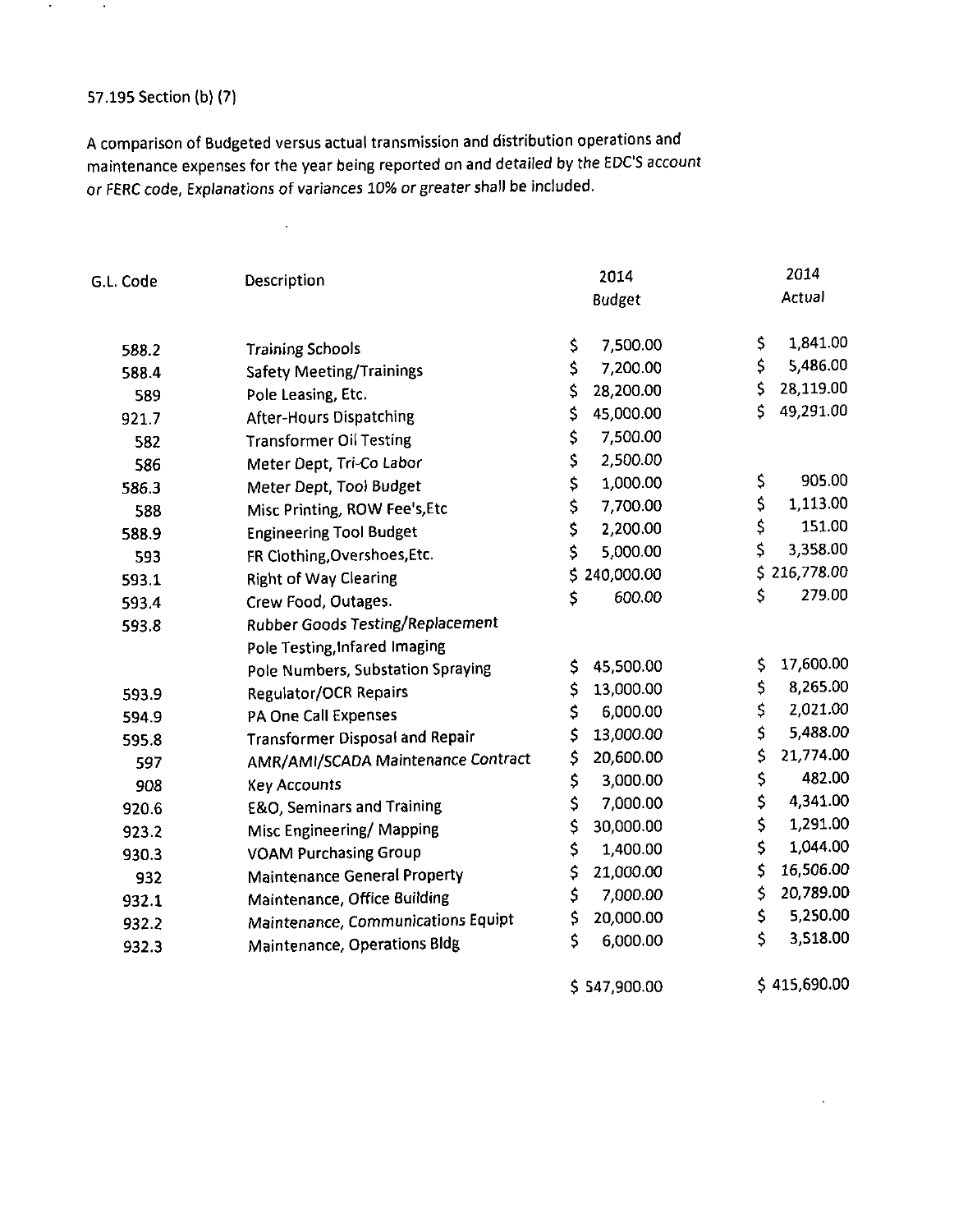57.915 Section (B) (7)

Explanations of Variances 10% or Greater.

588.2 Training Schools - Budget for outside training, due to workloads unable to schedule as planned.

588.4 Safety Meeting/Training In-House -- More training conducted by employee's not requiring to bring in an outside instructor.

582- Transformer Oil Testing- Older substation retired last year, when load was moved to new substation.

586- Meter Dept., Tri-Co Labor - An as needed budget item.

588- Misc. Printing, ROW filing fees, Etc. - An as needed budget item.

588.9 - Engineering Tool Budget-An as needed budget item.

593- FR Clothing /Overshoes - An as needed budget item.

593.1 - Right of Way clearing - Completed goals for less than budgeted.

593.4- Crew Food - An as needed budget item.

593.8 - Rubber goods testing/replacement, pole testing, infrared imaging, pole numbers and substation spraying- a combination of as needed budget items and others that was completed below budget.

593.9 Regulator / OCR repairs - an as needed budget item.

594.9 - PA One Call Expenses - an as needed budget item, reduction in Marcellus Shale activity in this area.

595.8 - Transformer Disposal and Repair - An as needed budget item.

 $908 -$  Key Accounts - An as needed budget item.

 $920.6 - E & O$  Seminars and Training  $-$  an as needed budget item.

923.2 - Misc. Engineering and Mapping - Mapping project was moved to 2015/2016 due to vendor's schedule.

The last four Maintenance budget item are an as needed budget item, the 932.1 Office Budget was over due to the installation of some security items.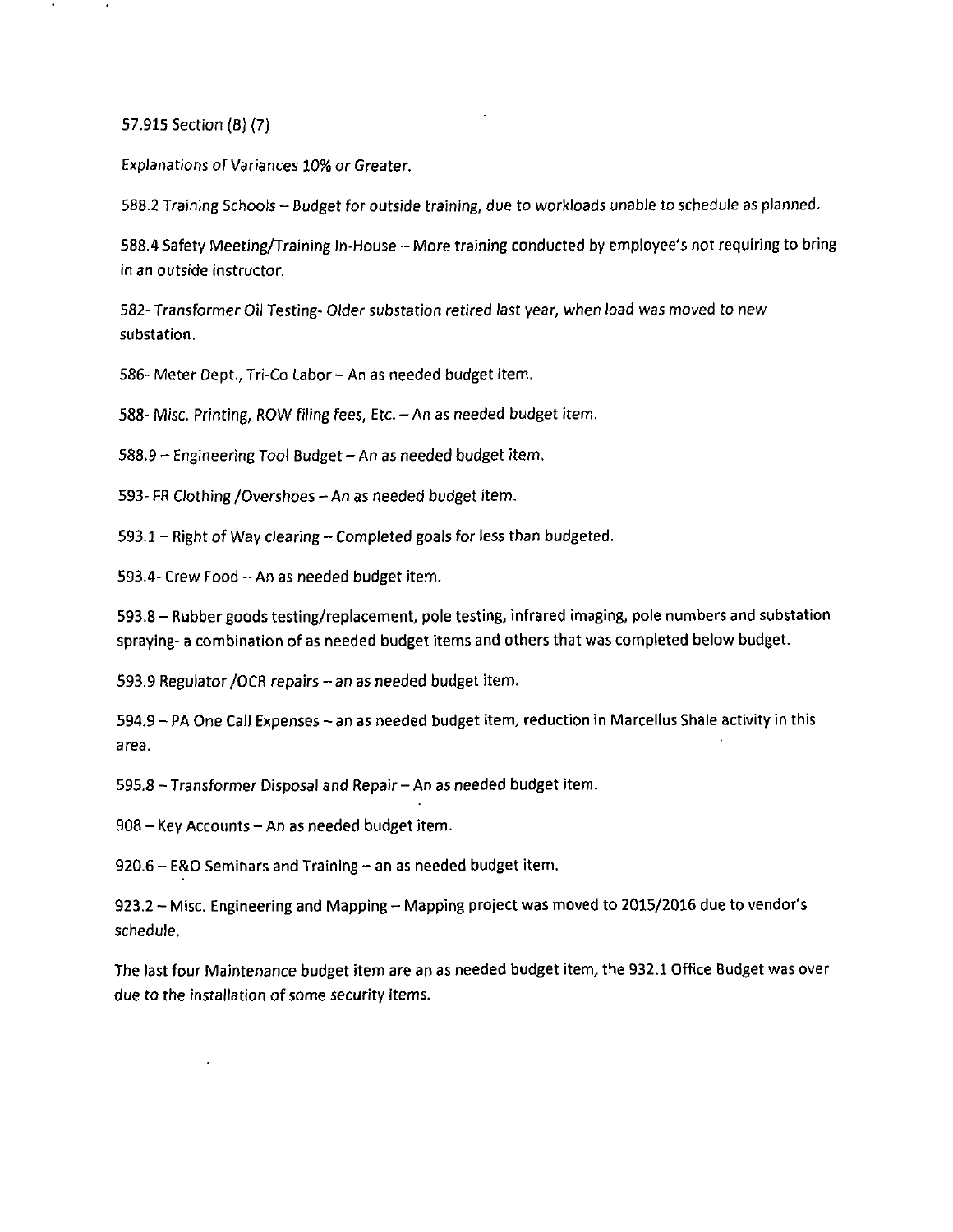### 57.195 Section (b) Item 8

A comparison of budgeted versus actual transmission and distribution capital expenditures for the year being reported on in total and detailed by the EDC'S own functional account codes or FERC account code as available. Explanations of any variances 10% or greater shall be included.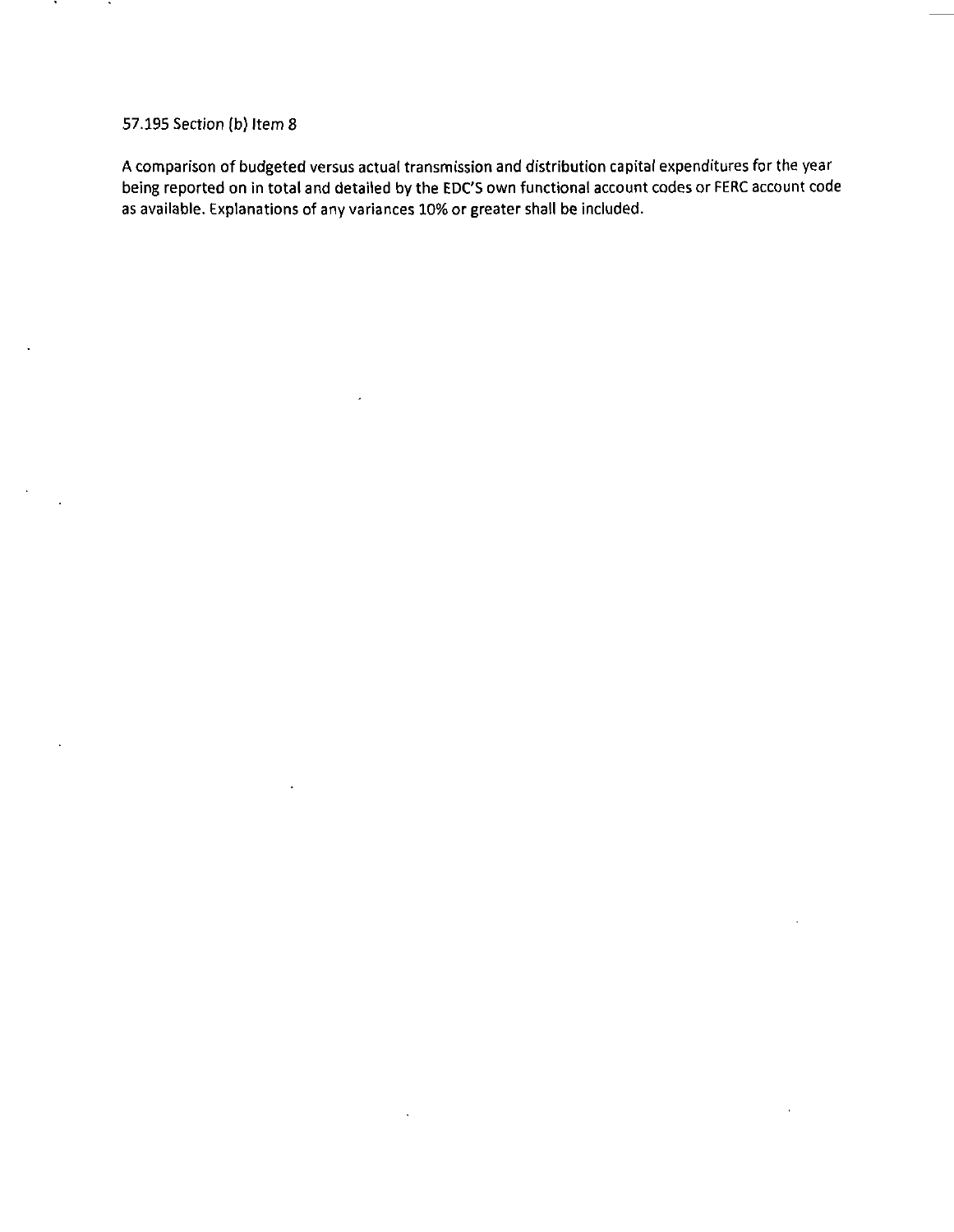# **Wellsboro Electric Company 2014 Capital Budget - Engineering & Operations**

 $\mathcal{A}(\mathcal{A})$  and  $\mathcal{A}(\mathcal{A})$ 

| GL<br><b>Code</b> | <b>Description</b>                   |          | 2014<br><b>Budget</b> |                    | <b>Actual</b><br>Cost<br><b>YTD</b><br>12/31/2014 |             | Variance<br>Over/Under<br><b>YTD</b><br>12/31/2014 | Over/Under<br>10%<br>or \$10,000 |
|-------------------|--------------------------------------|----------|-----------------------|--------------------|---------------------------------------------------|-------------|----------------------------------------------------|----------------------------------|
| 100               | <b>New Services</b>                  | \$<br>25 | 75,000                | \$                 | 147,167                                           | -Ś.         | 72,167                                             | 96.22%                           |
| 103               | New Service Upgrade with Retirements | \$       | 8,000                 | $\overline{S}$     | $45,734$ \$                                       |             | 37,734                                             | 471.68%                          |
| 300               | <b>Misc System Improvements</b>      | \$       | 30,000                | -\$                | 183,242                                           | -\$         | 153,242                                            | 510.81%                          |
| 301               | Poles for Additional Height          | \$       | 10,000                | - 5                | 28,911 \$                                         |             | 18,911                                             | 189.11%                          |
| 302               | Customer request line change         | \$       | $\omega_{\rm c}$      | $\varsigma$        | 473                                               | - \$        | 473                                                | #DIV/0!                          |
| 305               | <b>Storm Damage</b>                  | \$       | $\omega_{\rm c}$      | $\varsigma$        | $\blacksquare$                                    | $\zeta$     |                                                    | #DIV/01                          |
| 400               | <b>Motor Vehicle Accidents</b>       | \$       | $\blacksquare$        | \$                 | 3,803                                             | - \$        | 3,803                                              | #DIV/0!                          |
| 600               | <b>Special Equipment</b>             | \$       | 4,000                 | - \$               | $\blacksquare$                                    | $\zeta$     | (4,000)                                            | $-100.00%$                       |
| 601               | Transformer Replacements/Upgrades    | \$       | 3,000                 | $\sqrt{5}$         | $1,854$ \$                                        |             | (1, 146)                                           | $-38.20%$                        |
| 602               | <b>Transformers</b>                  | \$       | 40,000                | $\ddot{\varsigma}$ | 23,246                                            | - \$        | (16, 754)                                          | $-41.89%$                        |
| 603               | <b>Cutouts/Sectionilizing</b>        | \$       | 30,000 \$             |                    | $25,336$ \$                                       |             | (4,664)                                            | $-15.55%$                        |
| 604               | Regulators                           | \$       |                       | $-5$               | ÷,                                                | $\zeta$     |                                                    | #DIV/0!                          |
| 605               | <b>Capacitors</b>                    | \$       | 8,000                 | -\$                | $\overline{\phantom{0}}$                          | \$          | (8,000)                                            | $-100.00%$                       |
| 606               | Anchors / Guys Replacement           | \$       | 6,000 \$              |                    | $13,449$ \$                                       |             | 7,449                                              | 124.15%                          |
| 607               | Pole Replacements                    | \$       | 400,000 \$            |                    | 638,134 \$                                        |             | 238,134                                            | 59.53%                           |
| 608               | Reliability Improvements             | \$       | 15,000 \$             |                    | 291,684 \$                                        |             | 276,684                                            | 1844.56%                         |
| 609               | <b>Addition of Grounds</b>           | \$       | $1,500$ \$            |                    |                                                   | $-5$        | (1,500)                                            | $-100.00%$                       |
| 610               | OCR'S                                | \$       |                       | $-5$               | ÷.                                                | $\varsigma$ | $\overline{\phantom{0}}$                           | #DIV/0!                          |
| 700               | <b>Street Lights</b>                 | \$       | $3,000$ \$            |                    | $4,495$ \$                                        |             | 1,495                                              | 49.83%                           |
| 701               | <b>Customer Yard Lights</b>          | \$       | $8,000 \le$           |                    | $20,328$ \$                                       |             | 12,328                                             | 154.10%                          |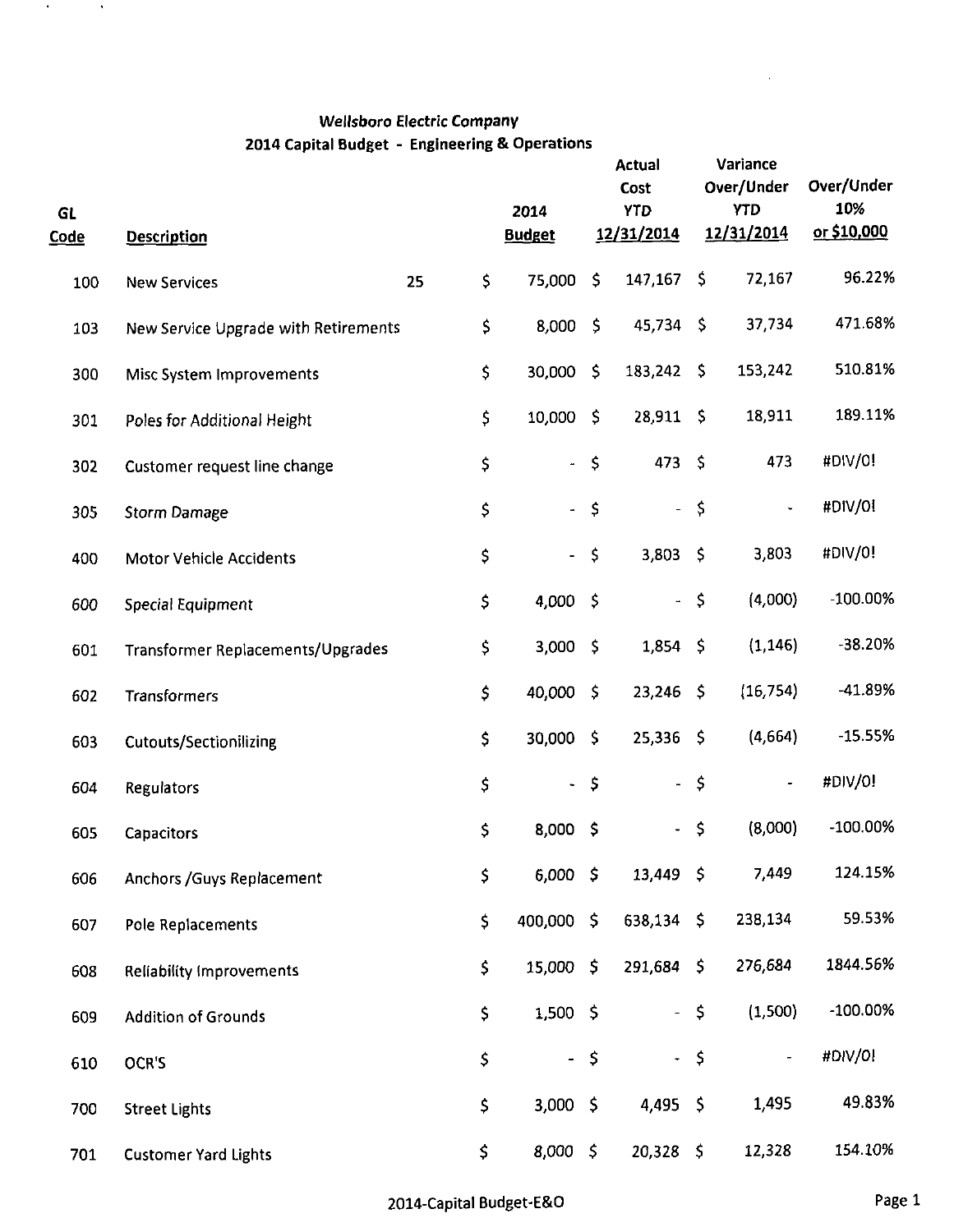# **Wellsboro Electric Company 2014 Capital Budget - Engineering & Operations**

<u>т</u>

 $\cdot$ 

 $\bar{z}$ 

| GL<br>Code | <b>Description</b>                                                                     |                   | 2014<br><b>Budget</b> |             | <b>Actual</b><br>Cost<br><b>YTD</b><br><u>12/31/2014</u> |                      | Variance<br>Over/Under<br><b>YTD</b><br>12/31/2014 | Over/Under<br>10%<br>or \$10,000 |
|------------|----------------------------------------------------------------------------------------|-------------------|-----------------------|-------------|----------------------------------------------------------|----------------------|----------------------------------------------------|----------------------------------|
|            | Retirements                                                                            | $\mathsf{S}$      | 5,000                 | $\varsigma$ | $4,011$ \$                                               |                      | (989)                                              | $-19.78%$                        |
|            | <b>CONSTRUCTION</b>                                                                    |                   |                       |             |                                                          |                      |                                                    |                                  |
| 113        | In Town - Voltage Conversion                                                           | \$                | 30,000 \$             |             | $\tilde{\phantom{a}}$                                    | -\$                  | (30,000)                                           | -100.00%                         |
| 113        | Dexter/Thumptown Relocate w/CTC                                                        | \$                | 20,000 \$             |             | $\blacksquare$                                           | $\ddot{\bm{\zeta}}$  | (20,000)                                           | -100.00%                         |
| WO 49-14   | PennDot Bridge Job @ Wellsboro Junction                                                | \$                | 15,000 \$             |             | 27,009                                                   | - \$                 | 12,009                                             | 80.06%                           |
| WO 58-14   | PennDot Bridge Job @ Norris Brook                                                      | $\mathsf S$       | 12,000 \$             |             | $33,024$ \$                                              |                      | 21,024                                             | 175.20%                          |
| 113        | Ives Run Cable Replacement                                                             | \$                | 15,000 \$             |             | $\omega$                                                 | $\mathsf{S}$         | (15,000)                                           | -100.00%                         |
|            | WO 265-13 Rte #287 @ Muck, Relocation Upgrade                                          | \$                | 15,000 \$             |             | 77,643                                                   | - \$                 | 62,643                                             | 417.62%                          |
| 608        | <b>Misc</b><br>Fault Indicators - Overhead Line<br><b>Buena Vista Substation-SCADA</b> | \$<br>\$.         | $-$ \$<br>15,000 \$   |             | $\blacksquare$                                           | $-5$<br>$\mathsf{S}$ | $\overline{\phantom{a}}$<br>(15,000)               | #DIV/01<br>$-100.00\%$           |
|            | Mapping                                                                                | \$                | 25,000 \$             |             | a.                                                       | $\varsigma$          | (25,000)                                           | $-100.00\%$                      |
| #390.20    | <b>Building Renovations</b>                                                            | \$                | 46,000                | -\$         | 68,463                                                   | -\$                  | 22,463                                             | 48.83%                           |
| #370.14    | Aclara Meters - 96                                                                     | \$                | 10,000 \$             |             | $-5$                                                     |                      | (10,000)                                           | $-100.00%$                       |
| #397.00    | Radio Equipment                                                                        | \$                | 5,000 \$              |             | $- S$                                                    |                      | (5,000)                                            | $-100.00\%$                      |
| #391.00    | Computers                                                                              | \$                | 8,000 \$              |             | $1,006$ \$                                               |                      | (6,994)                                            | $-87.43%$                        |
| #394.00    | Tools & Shop Equipment                                                                 | \$                | 10,000 \$             |             | $-5$                                                     |                      | (10,000)                                           | $-100.00%$                       |
|            | Sub Total                                                                              | $\lceil 5 \rceil$ | 872,500               |             | $\frac{1}{5}$ 1,639,012 $\frac{1}{5}$                    |                      | 766,512                                            | 87.85%                           |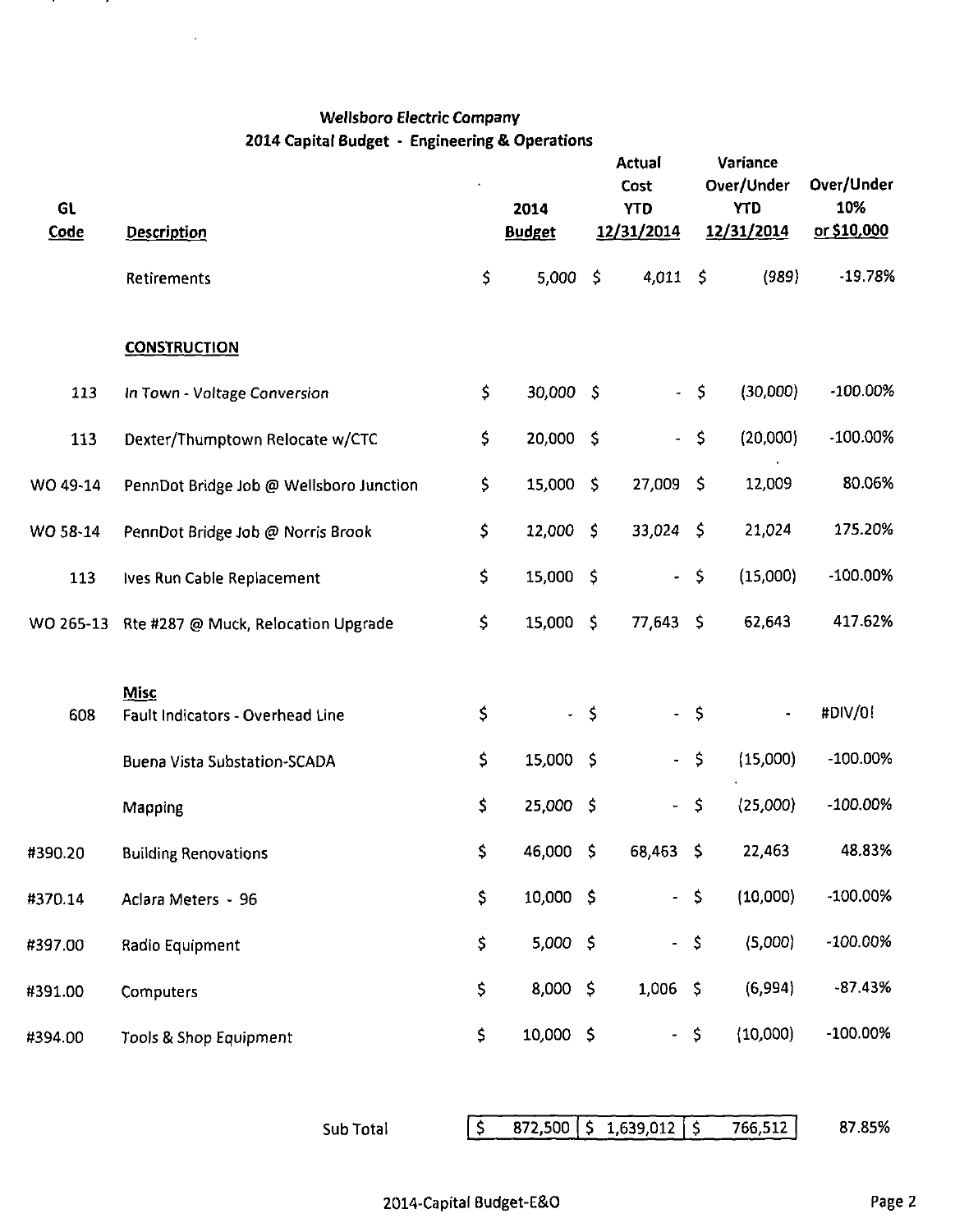# **Wellsboro Electric Company 2014 Capital Budget - Engineering & Operations**

**A** 

 $\blacksquare$ 

| GL<br><b>Code</b> | <b>Description</b>                   |     | 2014<br><b>Budget</b> |              | Actual<br>Cost<br><b>YTD</b><br>12/31/2014 |      | Variance<br>Over/Under<br>YTD<br>12/31/2014 | Over/Under<br>10%<br>or \$10,000 |
|-------------------|--------------------------------------|-----|-----------------------|--------------|--------------------------------------------|------|---------------------------------------------|----------------------------------|
| G/L #392          | <b>Vehicles - Capital Leases</b>     |     |                       |              |                                            |      |                                             |                                  |
| Lease             | 2014 Freightliner Altec Bucket Truck | \$. | 245,000               | S.           | $249,633$ \$                               |      | 4,633                                       | 1.89%                            |
| Lease             | Landscape Trailer                    | \$  | 2,500                 | - 5          | 2,477                                      | - S  | (23)                                        | $-0.93%$                         |
| Lease             | 2014 Car #1                          | \$  | 35,000                | - 5          | 40,483                                     | - \$ | 5,483                                       | 15.67%                           |
|                   | Purchase of leased Equipment         | -S  | 282,500               | $\mathsf{S}$ | $292,593$ $\frac{1}{5}$                    |      | 10,093                                      | 3.57%                            |
|                   | Total 2014 Budget                    | -S  |                       |              | $1,155,000$   \$ 1,931,604                 | (5)  | 776,604                                     |                                  |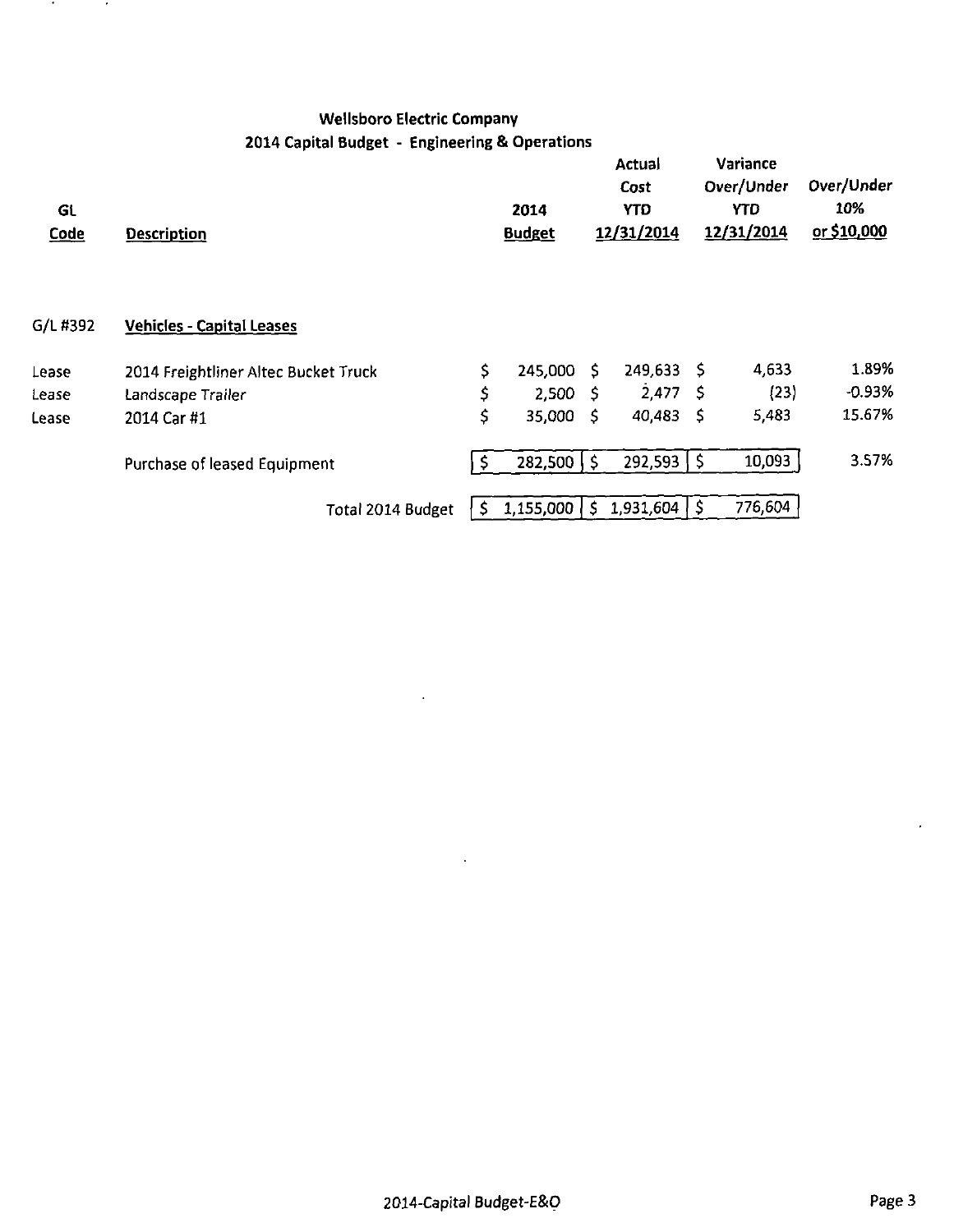57.195 Section (b) Item 8

2014 Capital Budget variances of 10%

Due to the long term illness of an accounting employee responsible for the closure and accounting of system work orders, this report shows balances that was completed in the prior year but not able to be closed until this budget year upon the return to work of the employee.

 $\lambda$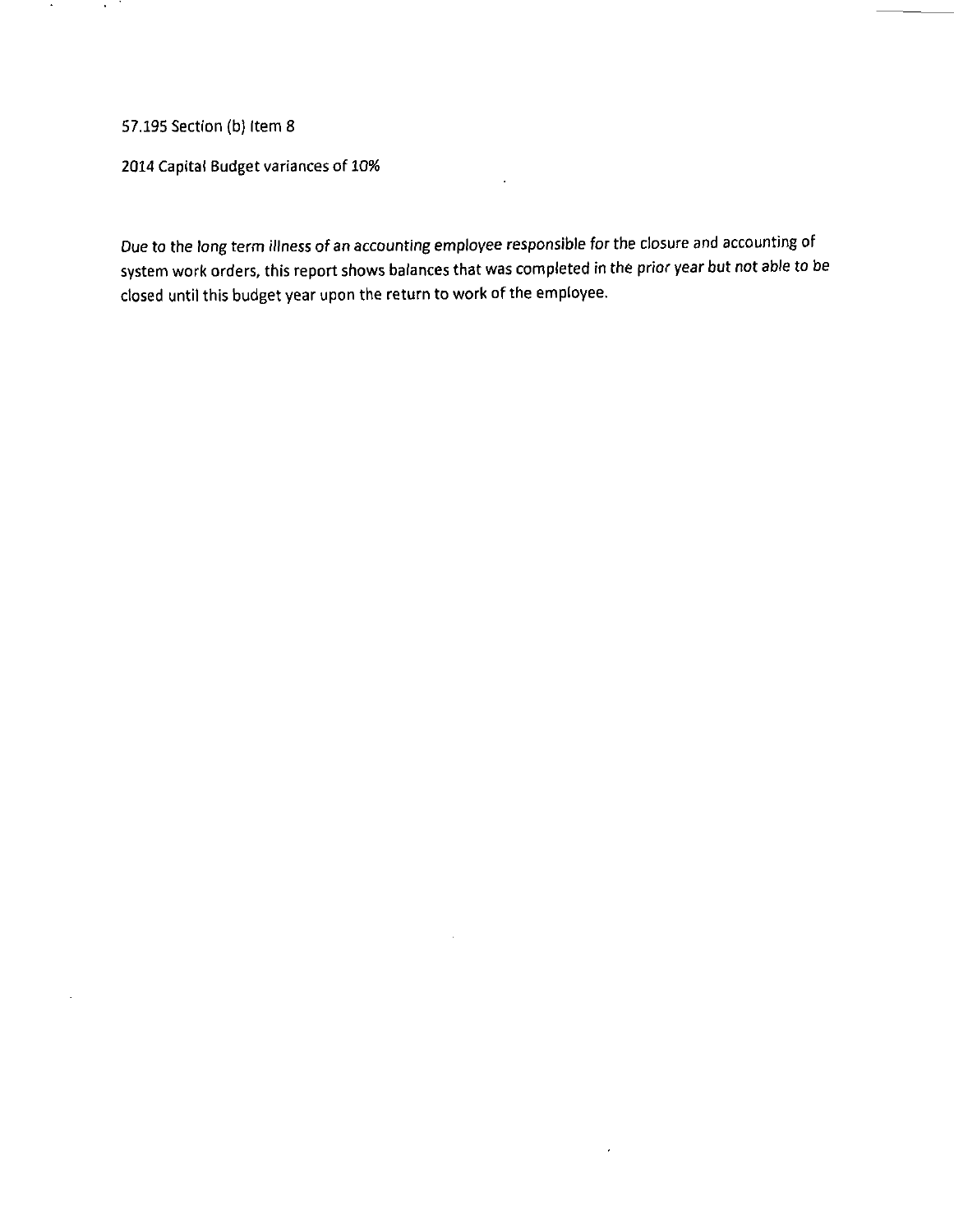### 57.195 Section (b) Item 9 Wellsboro Electric Company

Quantified transmission and distribution inspection and maintenance goals/objectives for the current calendar year detailed by system area.

**Substations** 

593.8 Substation Chemical Application 593.8 Infrared Imaging 592.11 Substation Inspections

100% of all Substations 100% of all Substations Inspect Monthly

### Distribution System

593.1 Right of Way Clearing 593.1 Right of Way Tree Notes 593.1 Right of Way Chemical

593.8 Pole Testing 593.9 Regulator and OCR Repairs 593.2 Overhead Line Inspections 593.81 OCR/Regulator Inspection

594.11 Underground Inspection East/West Main and the Middlebury Circuit

Trim / Reclear 55 Miles As needed for Storm Work and Hazard Tree's As needed for distribution system and cut tree Stump treatment Test 1500 Poles Rebuild and test six oil circuit reclosers Complete Inspection of Four circuits Inspect all units on distribution system by visual Inspection twice a year Inspect all underground equipment on East Ave,

593.2 Vegetation Management Inspection Complete inspection of four of the eight circuits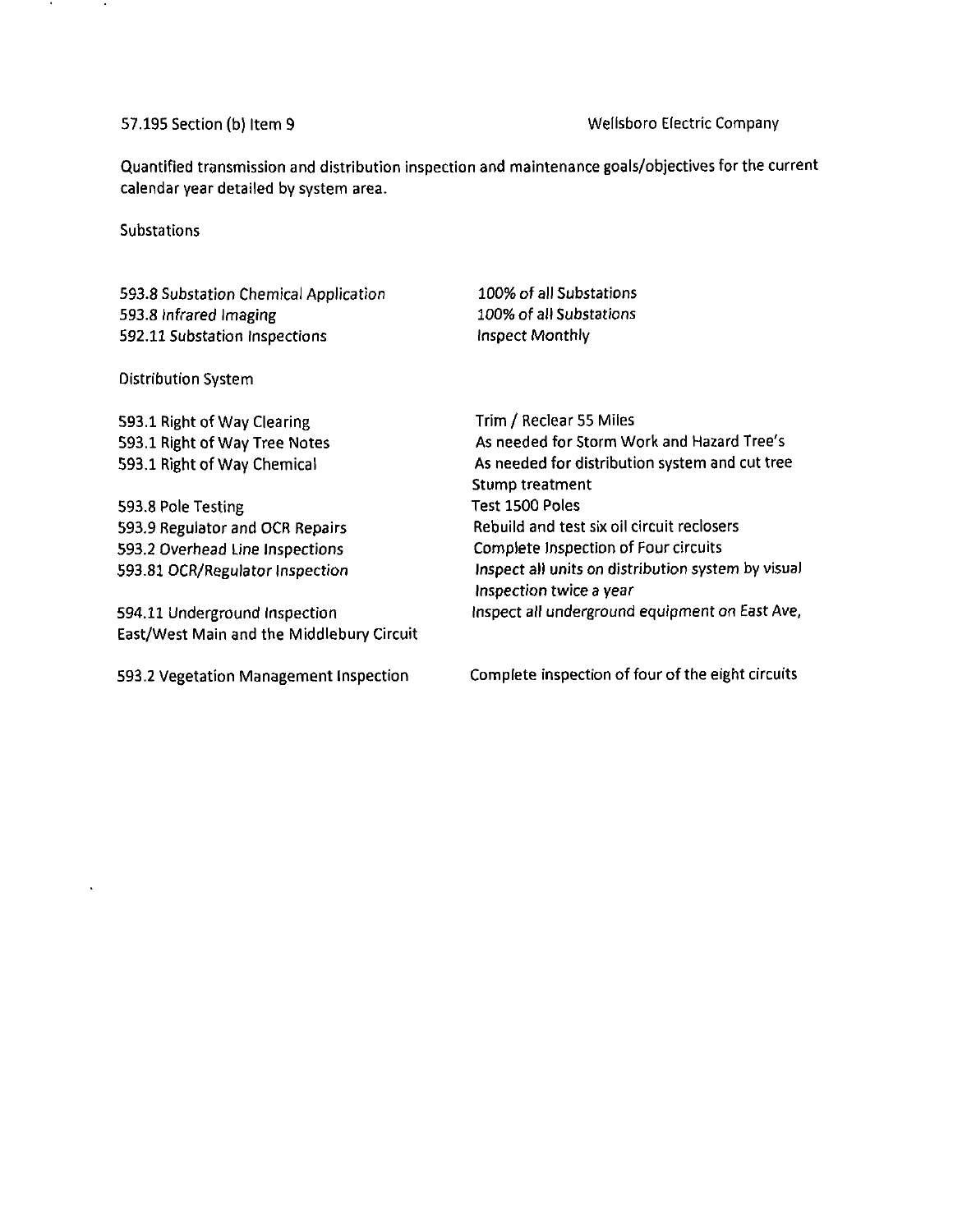$\mathcal{L}^{\text{max}}_{\text{max}}$  ,  $\mathcal{L}^{\text{max}}_{\text{max}}$ 

 $\bar{z}$ 

 $\hat{\mathbf{r}}$ 

57.195 (b) Item 10 Wellsboro Electric Company

Budgeted Transmission and Distribution Operations and Maintenance expenses for the current year in total and detail by the EDC'S own functional account codes or FERC Code.

 $\sim$ 

 $\hat{\mathbf{v}}$ 

ATTACHED ON NEXT PAGE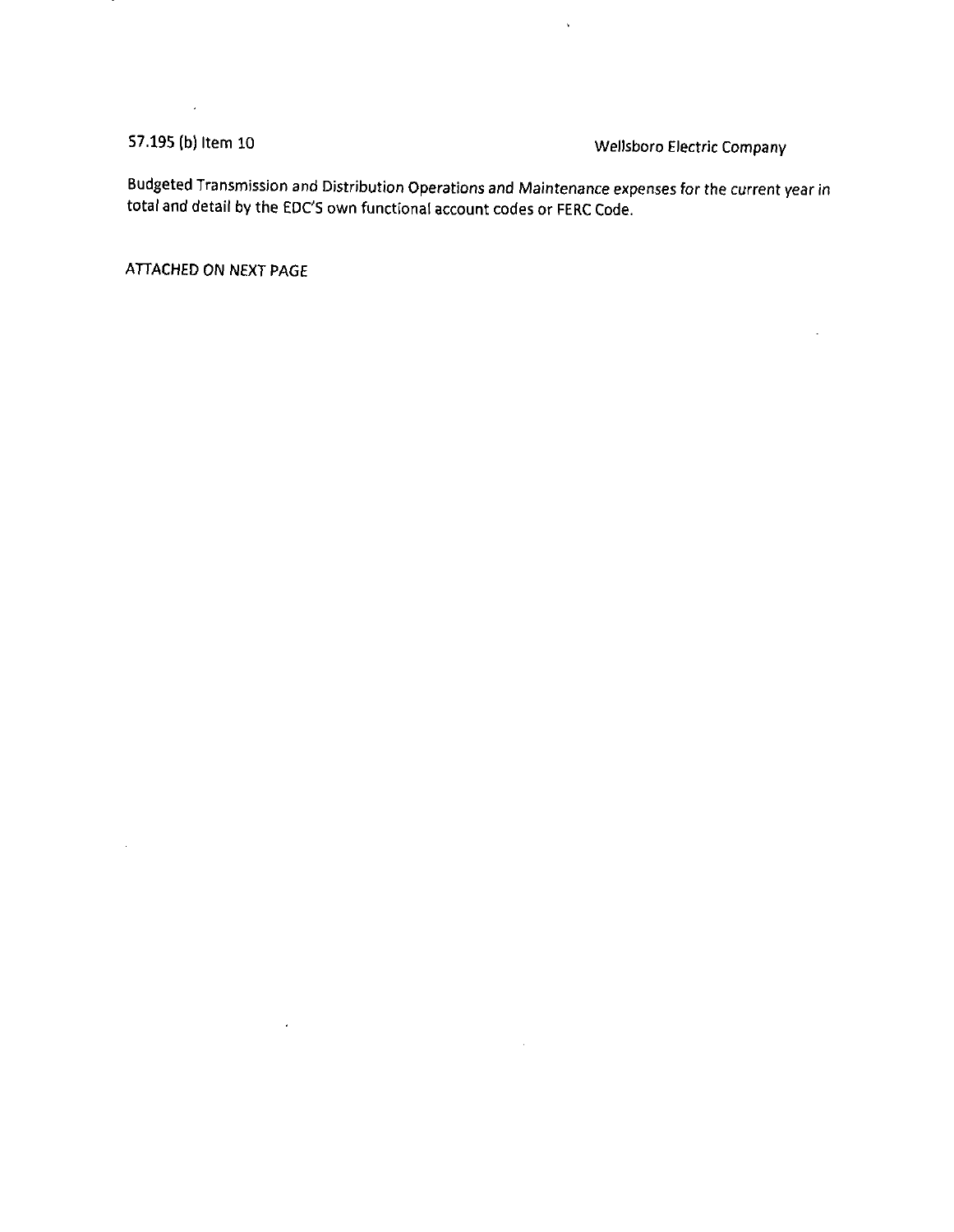| 57 195 (b) (10)       |                                   |                                     |                                                             | Wellsboro Electric Co. |                         |          |              |
|-----------------------|-----------------------------------|-------------------------------------|-------------------------------------------------------------|------------------------|-------------------------|----------|--------------|
|                       | <b>Engineering and Operations</b> |                                     |                                                             |                        |                         |          |              |
|                       |                                   |                                     |                                                             |                        |                         |          |              |
|                       |                                   |                                     | <b>WELLSBORO ELECTRIC COMPANY</b>                           |                        |                         |          |              |
|                       |                                   |                                     |                                                             |                        |                         |          |              |
|                       |                                   |                                     | 2015 Engineering and Operations Budget                      |                        |                         |          |              |
|                       |                                   |                                     |                                                             |                        |                         |          |              |
|                       | <b>VEHICLES</b>                   |                                     |                                                             |                        |                         |          |              |
|                       |                                   |                                     |                                                             |                        |                         |          |              |
| G.L.                  | Unit No.                          | Description                         |                                                             |                        |                         |          | 2015 Budget  |
| 184.10                | 1                                 | 2014                                | Jeep Grand Cherokee                                         |                        |                         | \$       | 5,000.00     |
| 184.10                | 2                                 | 2010                                | <b>Chevy Equinox</b>                                        |                        |                         | <b>S</b> | 6,000.00     |
| 184.10                | 5                                 | 2010                                | Dodge 4x4 Service Truck                                     |                        |                         | \$       | 15,000.00    |
| 184.10                | 6                                 | 2005                                | Freightliner-Bucket MH                                      |                        |                         | \$       | 10,000.00    |
| 184.10                | 8                                 | 2007                                | International Digger Altec                                  |                        |                         | S        | 24,000.00    |
| 184.10                | 9                                 | 2013                                | Dodge 4X4 Bucket                                            |                        |                         | \$       | 9,000.00     |
| 184.10                | 10                                | 2007                                | Ford F-550 Bucket                                           |                        |                         | \$       | 9,000.00     |
| 184.10                | 11                                | 2008                                | Dodge Dakota 4x4                                            |                        |                         | \$       | 5,000.00     |
| 184.10                | 12                                | 2005                                | Dakota                                                      |                        |                         | \$       | 6,000.00     |
| 184.10                | 14                                | 2013                                | Dodge 1500 Quad Cab                                         |                        |                         | \$       | 4,000.00     |
| 184.10                | 17                                | 2010                                | Jeep Grand Cherokee                                         |                        |                         | \$       | 2,000.00     |
| 184.10                | 18                                | 1995                                | Allegheny Pole Trailer                                      |                        |                         | \$       | 100.00       |
| 184.10                | 19                                | 2007                                | CZ Highway Pole Trailer                                     |                        |                         | \$       | 300.00       |
| 184.10                | 20                                | 1997                                | CarMate Trailer URD                                         |                        |                         | \$       | 100.00       |
| 184.10                | 22                                | 2003                                | <b>ATV Flatbed Trailer</b>                                  |                        |                         | \$       | 100.00       |
| 184.10                | 23                                | 2003                                | Max 6 Wheel ATV                                             |                        |                         |          |              |
| 184.10                | 24                                | 2004                                | Sauber Reel Trailer                                         |                        |                         | \$       | 200.00       |
| 184.10                | 25                                | 2009                                | Polaris ATV                                                 |                        |                         | \$       | 200.00       |
| 184.10                | 26                                | 2013                                | I-60 Interduct Reel Trailer                                 |                        |                         | \$       | 100.00       |
| 184.10                | <b>Fleet Tracking</b>             |                                     | Hardware/Annual fees                                        |                        |                         | \$       | 4,000.00     |
|                       |                                   |                                     |                                                             |                        |                         |          | \$100,100.00 |
|                       |                                   |                                     |                                                             |                        |                         |          |              |
|                       |                                   |                                     | Above Costs-include Oil/Inspections/tires/parts and repairs |                        |                         |          |              |
|                       |                                   |                                     |                                                             |                        |                         |          |              |
|                       |                                   |                                     |                                                             |                        |                         |          |              |
|                       |                                   |                                     |                                                             |                        |                         |          |              |
|                       |                                   |                                     |                                                             |                        |                         |          |              |
| <b>VEHICLE-LEASES</b> |                                   |                                     |                                                             |                        |                         |          |              |
|                       |                                   |                                     |                                                             |                        |                         |          |              |
|                       |                                   |                                     |                                                             |                        |                         |          |              |
|                       |                                   |                                     |                                                             |                        |                         |          |              |
|                       | Car 1                             | 2014 Jeep Cherokee                  |                                                             |                        | 4/23/2019 668.66/Month  |          |              |
|                       | Car 17                            | 2010 Jeep Cherokee                  |                                                             |                        | 4/1/2015 588.32/Month   |          |              |
|                       |                                   | Car 2-2011 Chevy Equinox            |                                                             |                        | 1/26/2016 503.06/Month  |          |              |
|                       | Truck 6                           | 2014 Frieghtliner Bucket            |                                                             |                        | 2200/month              |          |              |
|                       |                                   | Truck 8 - 2007 International Digger |                                                             |                        | 5/15/2016 1803.60/Month |          |              |
|                       | Truck 9                           | 2013 Dodge Bucket                   |                                                             |                        | 10/1/2020 1684.85 Month |          |              |
|                       |                                   | Truck 5 - 2010 Dodge Service Tk     |                                                             |                        | 6/1/2015 953/Month      |          |              |
|                       | Truck 14                          | 2013 Dodge Ram                      |                                                             |                        | 3/22/2018 392.84/Month  |          |              |
|                       |                                   |                                     |                                                             |                        |                         |          |              |
|                       |                                   |                                     |                                                             | Sub-total for vehicles |                         |          |              |

л.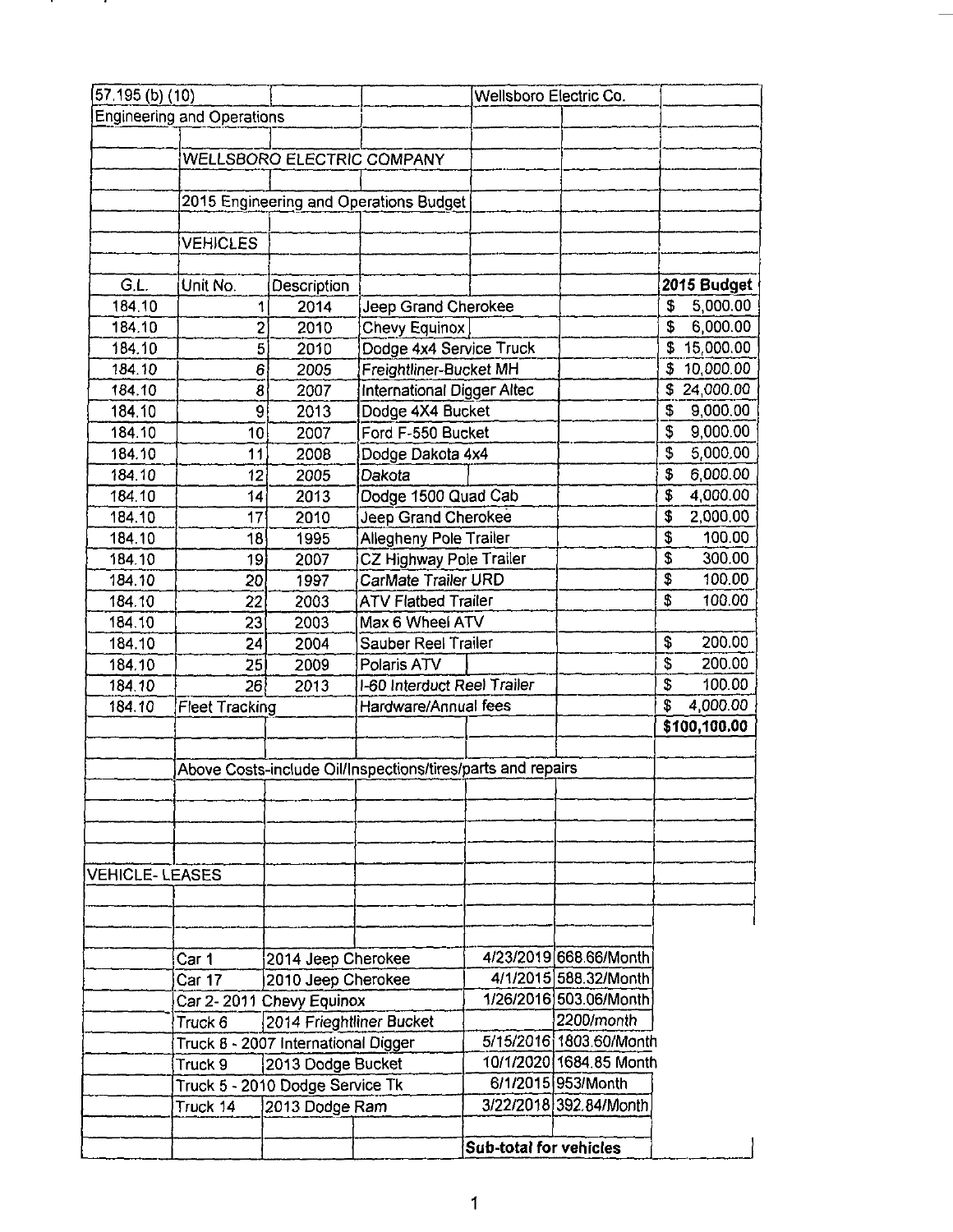| 57.195 (b) (10)        |                                                                    |                                                   |         |                         |                       |
|------------------------|--------------------------------------------------------------------|---------------------------------------------------|---------|-------------------------|-----------------------|
|                        |                                                                    |                                                   |         |                         |                       |
| Wellsboro Electric Co. |                                                                    |                                                   |         |                         |                       |
|                        | 2015 Engineering and Operations Budget                             |                                                   |         |                         |                       |
|                        |                                                                    |                                                   |         |                         |                       |
|                        | <b>TRAINING AND SAFETY</b>                                         |                                                   |         |                         |                       |
|                        |                                                                    |                                                   |         |                         |                       |
| G.L.                   | DESCRIPTION                                                        |                                                   |         |                         | 2015 Budget           |
|                        | 588.20 Underground School                                          |                                                   | Two Men | \$                      | 4,000.00              |
|                        | 588.20 Substation/Regulator School                                 |                                                   | Two Men | S.                      | 4,000.00              |
|                        | 588.20 Meter School                                                |                                                   | One Man | S.                      | 2,000.00              |
|                        |                                                                    | 588.20 Keyman Conferences (Crew Chief & Linemen)  |         | $\overline{\mathbf{S}}$ | 3,000.00              |
|                        | 588.20 Keyman Conferences (Supervisors)                            |                                                   |         | \$                      | 2,000.00              |
|                        | 588.40 Audiometric Testing                                         |                                                   |         | S                       | 600.00                |
|                        |                                                                    | 588.40 CDL Physicals / Safety Glasses & Eye Exams |         | \$                      | 2,500.00              |
|                        | 588.40 Random Drug & Alcohol Testing                               |                                                   |         | $\overline{\mathbf{s}}$ | 1,500.00              |
|                        |                                                                    | 588.40 PREA Supt and Engineering Section Meetings |         | $\mathbb{S}$            | 2,000.00              |
|                        | 588.40 EAPA Meetings                                               |                                                   |         | £                       | 2,000.00              |
|                        |                                                                    |                                                   |         |                         |                       |
|                        |                                                                    |                                                   |         |                         | \$23,600.00           |
|                        |                                                                    |                                                   |         |                         |                       |
|                        |                                                                    |                                                   |         |                         |                       |
|                        |                                                                    |                                                   |         |                         |                       |
|                        |                                                                    |                                                   |         |                         |                       |
|                        |                                                                    |                                                   |         |                         |                       |
|                        |                                                                    |                                                   |         |                         |                       |
|                        |                                                                    |                                                   |         |                         |                       |
|                        |                                                                    |                                                   |         |                         |                       |
|                        |                                                                    |                                                   |         |                         |                       |
|                        |                                                                    |                                                   |         |                         |                       |
|                        |                                                                    |                                                   |         |                         |                       |
|                        |                                                                    |                                                   |         |                         |                       |
|                        |                                                                    |                                                   |         |                         |                       |
|                        |                                                                    |                                                   |         |                         |                       |
|                        | DISPATCHING / RENTALS / LEASING                                    |                                                   |         |                         |                       |
|                        |                                                                    |                                                   |         |                         |                       |
| G.L.                   | <b>DESCRIPTION</b>                                                 |                                                   |         |                         | 2015 Budget           |
|                        |                                                                    |                                                   |         |                         |                       |
|                        |                                                                    |                                                   |         | \$                      | 1,000.00              |
|                        | 589.00 Pager Rental<br>589,00 Radio Tower Rental                   |                                                   |         | \$                      | 3,600.00              |
|                        | 589.00 Radio Line Lease                                            |                                                   |         | \$                      | 1,200.00              |
|                        |                                                                    |                                                   |         |                         | \$21,000.00           |
|                        | 589.00 Pole Leasing - WECO on Frontier                             |                                                   |         | \$                      | 1,400.00              |
|                        | 589.00 Pole Leasing - Rail Crossings                               |                                                   |         |                         | \$2,500.00            |
|                        | 921.60 Cell-Phone - VP, Operations<br>921.60 Cell-Phone - Pres/CEO |                                                   |         |                         | $\overline{2,500.00}$ |
|                        |                                                                    |                                                   |         |                         | \$47,000.00           |
|                        | 921.70 After-Hours Dispatching/Call Center                         |                                                   |         |                         |                       |
|                        |                                                                    |                                                   |         |                         |                       |
|                        |                                                                    |                                                   |         |                         | \$80,200.00           |
|                        |                                                                    |                                                   |         |                         |                       |
|                        |                                                                    |                                                   |         |                         |                       |
|                        |                                                                    |                                                   |         |                         |                       |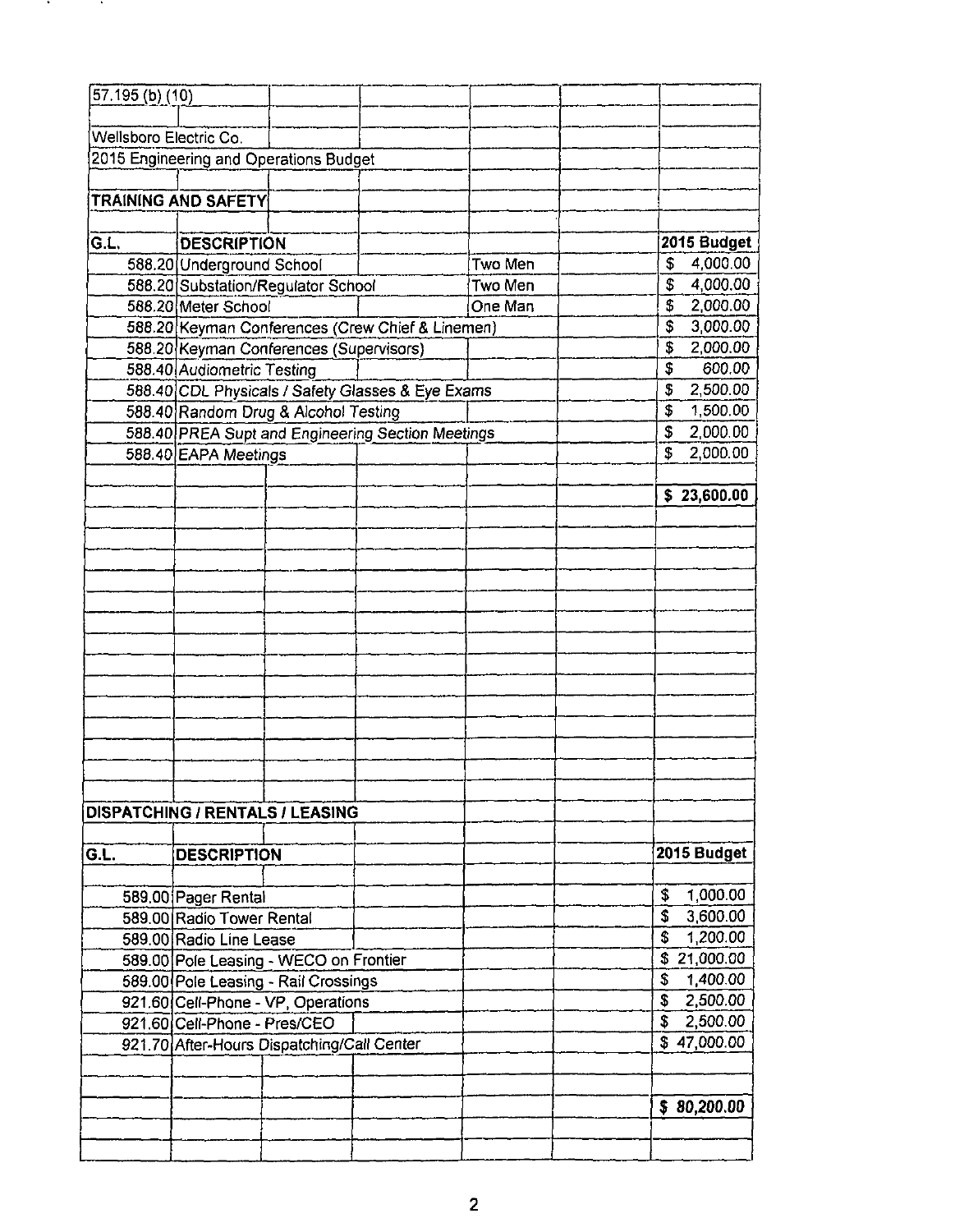|      | <b>MAINTENANCE / OPERATIONS EXPENSES</b>               |                   |                 |
|------|--------------------------------------------------------|-------------------|-----------------|
|      |                                                        |                   |                 |
| G.L. | <b>DESCRIPTION</b>                                     |                   | 2015 Budget     |
|      |                                                        |                   |                 |
|      | 582.00 Substation Maintenance                          |                   | 8,000.00<br>\$  |
|      | 586.00 Meter Dept - Tri-County Labor                   |                   | 1,000.00<br>\$  |
|      | 586.30 Meter Tool Budget                               |                   | \$<br>1,000.00  |
|      | 588.00 Eng/Oper Misc Printing                          |                   | \$<br>1,000.00  |
|      | 588.00 Right of Way Filing Fee's                       |                   | 1,000.00<br>\$  |
|      | 588.00 Tree Replacement Program                        |                   | \$<br>800.00    |
|      | 588.00 Arbor Day Activities                            |                   | \$<br>200.00    |
|      | 588.90 Engineering Tool Budget                         |                   | 2,000.00<br>\$  |
|      | 593.00 Fire Resistant Clothing                         |                   | 7,000.00<br>\$  |
|      | 593.00 Di-Electric Overshoes                           |                   | 2,000.00<br>\$  |
|      | 593.10 Right of Way Clearing                           |                   | \$180,000.00    |
|      | 593.10 Right of Way's Tree Notes                       |                   | \$ 30,000.00    |
|      | 593.10 Right of Way's Chemical Program                 |                   | \$30,000.00     |
|      | 593.10 Urban Selective Trimming                        |                   | \$15,000.00     |
|      | 593.40 Crew Expenses, Food/Misc Outage Related         |                   | 700.00<br>\$    |
|      | 593.80 Rubber Goods/Hotline Equipment Testing          |                   | 6,000.00<br>\$  |
|      | 593.80 Rubber Goods/Hotline Equipment Replacement      |                   | \$<br>3,000.00  |
|      | 593.80 Pole Numbers/ Phase Markers/Transformer Markers |                   | 5,000.00<br>S   |
|      | 593.80 Substation Chemical Spraying                    |                   | 1,000.00<br>S   |
|      | 593.80 Pole Testing                                    |                   | 30,000.00<br>\$ |
|      | 593.80 Infared Imaging                                 |                   | 1,000.00<br>\$  |
|      | 593.90 Regulator / OCR Repairs                         |                   | \$10,000.00     |
|      | 593.90 OCR/Relay Calibration/Testing                   |                   | 3,000.00<br>\$  |
|      | 594.90 Pennsylvania One Call Expenses                  |                   | 7,000.00<br>\$  |
|      | 595.80 Transformer Disposal                            |                   | \$<br>8,000.00  |
|      | 595.80 Transformer Repair                              |                   | 5,000.00<br>\$  |
|      | 597.00 Meter Dept. - AMR Maintenance Agreement         |                   | \$13,000.00     |
|      | 597.00 SCADA Maintenance Contract                      |                   | 6,000.00<br>\$  |
|      | 597.00 Meter Dept - Meter Test Set Certification       |                   | \$ 1,600.00     |
|      | 908.00 Key Accounts                                    |                   | \$<br>1,000.00  |
|      | 920.60 VP, Operations & Engineering                    | Seminars/Meetings | \$<br>8,000.00  |
|      | 923.20 Misc Engineering Services                       |                   | 45,000.00<br>S. |
|      | 930.20 Mapping                                         |                   | \$40,000.00     |
|      | 930.30 VOAM Dues                                       |                   | 200.00<br>\$    |
|      | 930.30 VOAM Meeting Expenses                           |                   | S<br>200.00     |
|      |                                                        |                   |                 |
|      |                                                        |                   |                 |
|      |                                                        |                   |                 |
|      |                                                        |                   | \$473,700.00    |
|      |                                                        |                   |                 |
|      |                                                        |                   |                 |
|      |                                                        |                   |                 |
|      |                                                        |                   |                 |
|      |                                                        |                   |                 |
|      |                                                        |                   |                 |
|      |                                                        |                   |                 |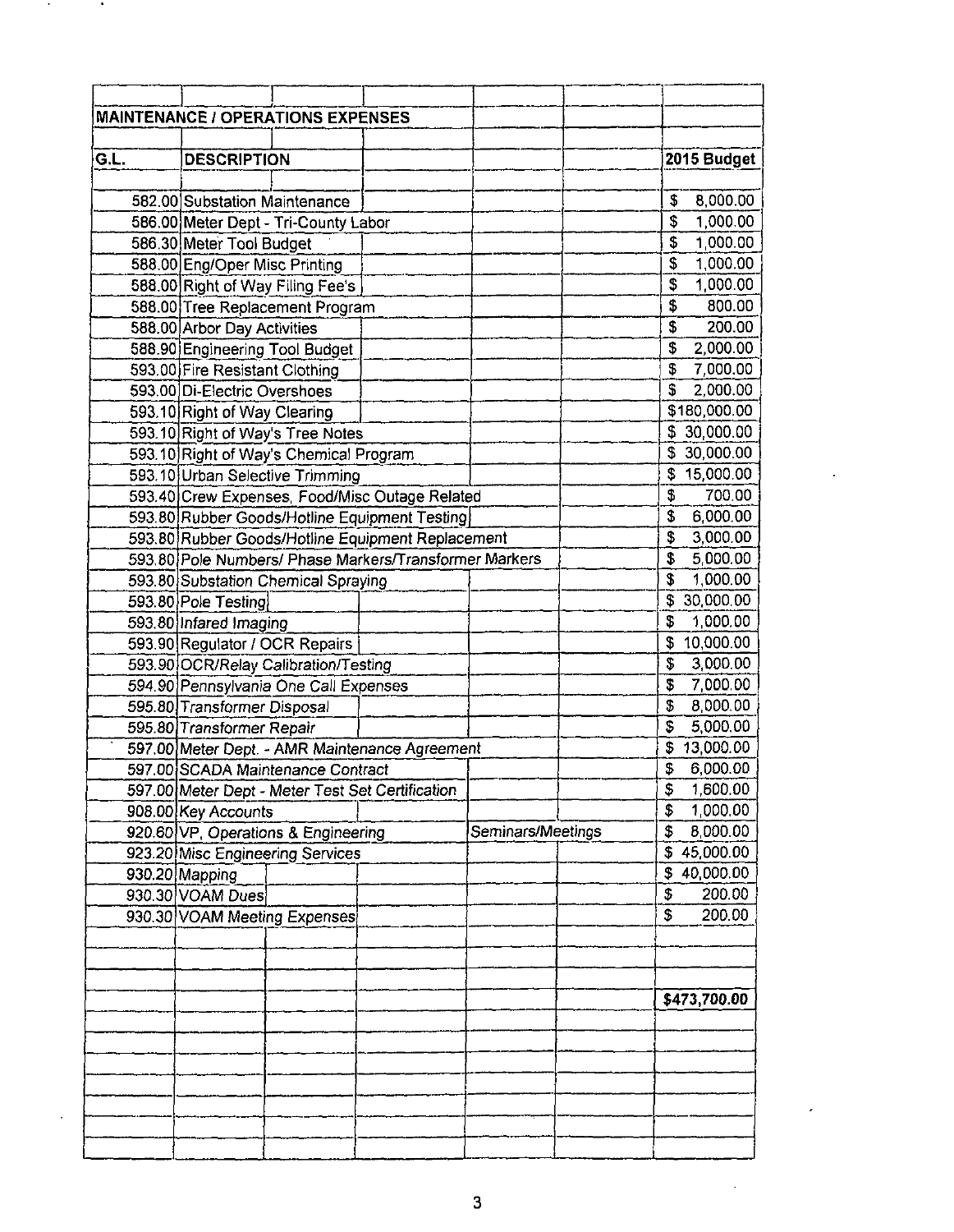|                             | <b>BUILDING AND GROUNDS</b>               |                                                           |                     |                         |              |
|-----------------------------|-------------------------------------------|-----------------------------------------------------------|---------------------|-------------------------|--------------|
|                             |                                           |                                                           |                     |                         |              |
| G.L.                        | <b>DESCRIPTION</b>                        |                                                           |                     |                         | 2015 Budget  |
|                             |                                           |                                                           |                     |                         |              |
|                             | 588.00 Repair of Customer's Property      |                                                           |                     | \$                      | 4,000.00     |
|                             | 932.00 Dumpster - Pole Yard               |                                                           |                     | \$                      | 2,000.00     |
|                             | 932.00 Maintenance, Yards, Subs, Etc.     |                                                           |                     | \$                      | 5,000.00     |
|                             |                                           | 932.00 Emergency Generator Maintenance Contract           |                     | \$                      | 6,000.00     |
|                             | 932.1 Maintenance Office Sprinkler System |                                                           |                     | S                       | 3,000.00     |
|                             | 932.10 Maintenance Office Building        |                                                           |                     | Ś.                      | 9,000.00     |
|                             | 932.20 Maintenance - (SCADA / AMR / ETC   |                                                           |                     |                         | 15,000.00    |
|                             | 932.30 Maintenance Operations Building    |                                                           |                     | \$                      | 5,000.00     |
|                             | 932.30 Maintenance Storage Garage         |                                                           |                     | $\overline{\mathbf{s}}$ | 100.00       |
|                             |                                           | 932.10 Snow Removal and Salting of parking lots           |                     | S                       | 5,000.00     |
|                             |                                           |                                                           |                     |                         |              |
|                             |                                           |                                                           |                     |                         | \$54,100.00  |
|                             |                                           |                                                           |                     |                         |              |
|                             |                                           |                                                           |                     |                         |              |
|                             |                                           |                                                           | <b>BUDGET TOTAL</b> |                         | \$731,700.00 |
|                             |                                           |                                                           |                     |                         |              |
| <b>Non-Utility Property</b> |                                           |                                                           |                     |                         |              |
|                             |                                           |                                                           |                     |                         |              |
|                             |                                           | 418.00 Maintenance Apartment House-31-Austin St-Apt-A & B |                     | S                       | 6,000.00     |
|                             |                                           | 418.00 Maintenance Rental House-29 Austin Street          |                     |                         | \$25,000.00  |
|                             |                                           |                                                           |                     |                         |              |
|                             |                                           |                                                           |                     |                         | \$31,000.00  |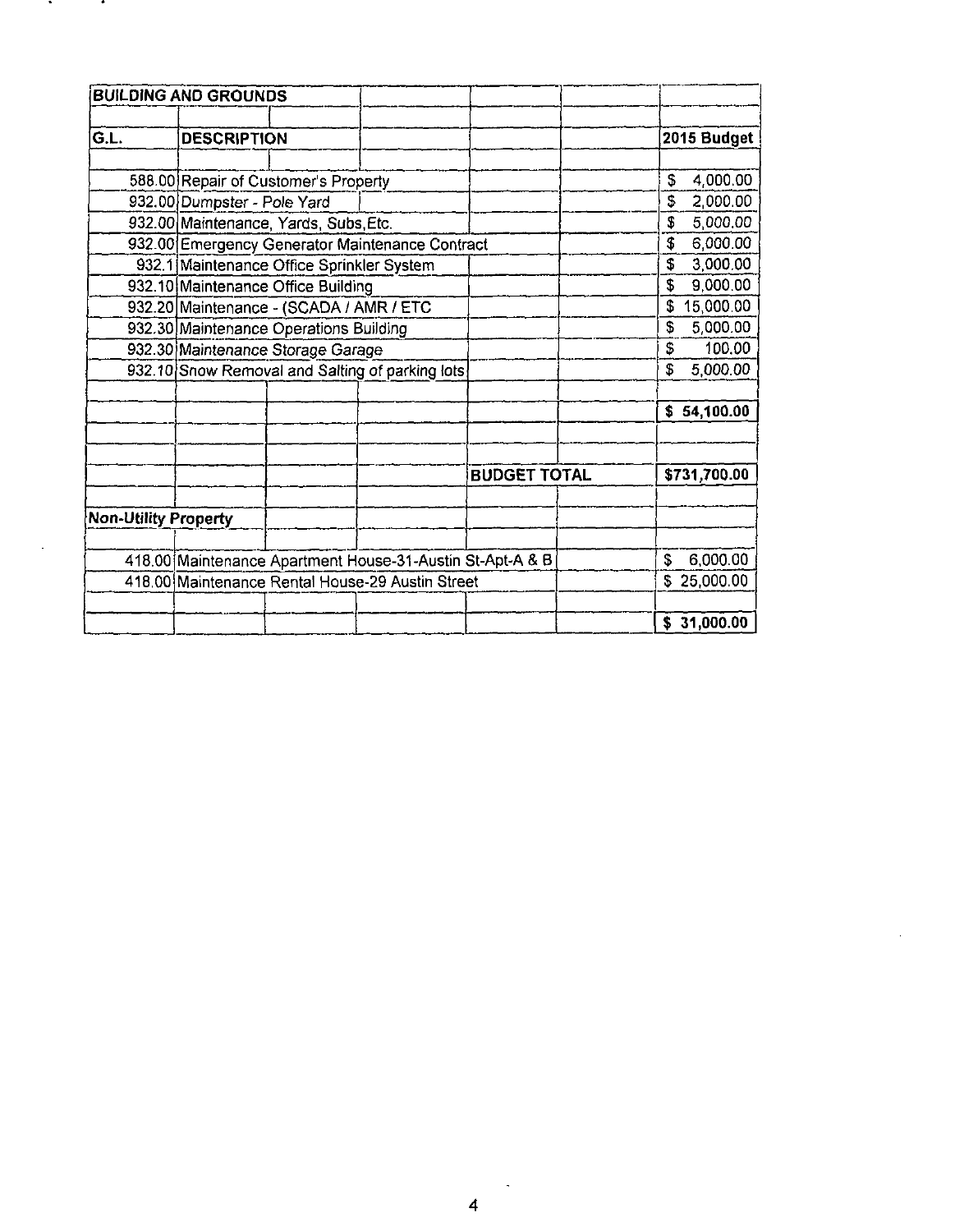## 57.195 Section (b) Item 11

 $\sim$ 

.,

Budgeted Transmission and Distribution capital expenses for the current year in total and detailed by the EDC'S own account codes or FERC Codes.

 $\ddot{\phantom{a}}$ 

 $\overline{\phantom{a}}$ 

ATTACHED ON NEXT PAGE

 $\ddot{\phantom{a}}$ 

 $\sim 10^{11}$  km  $^{-1}$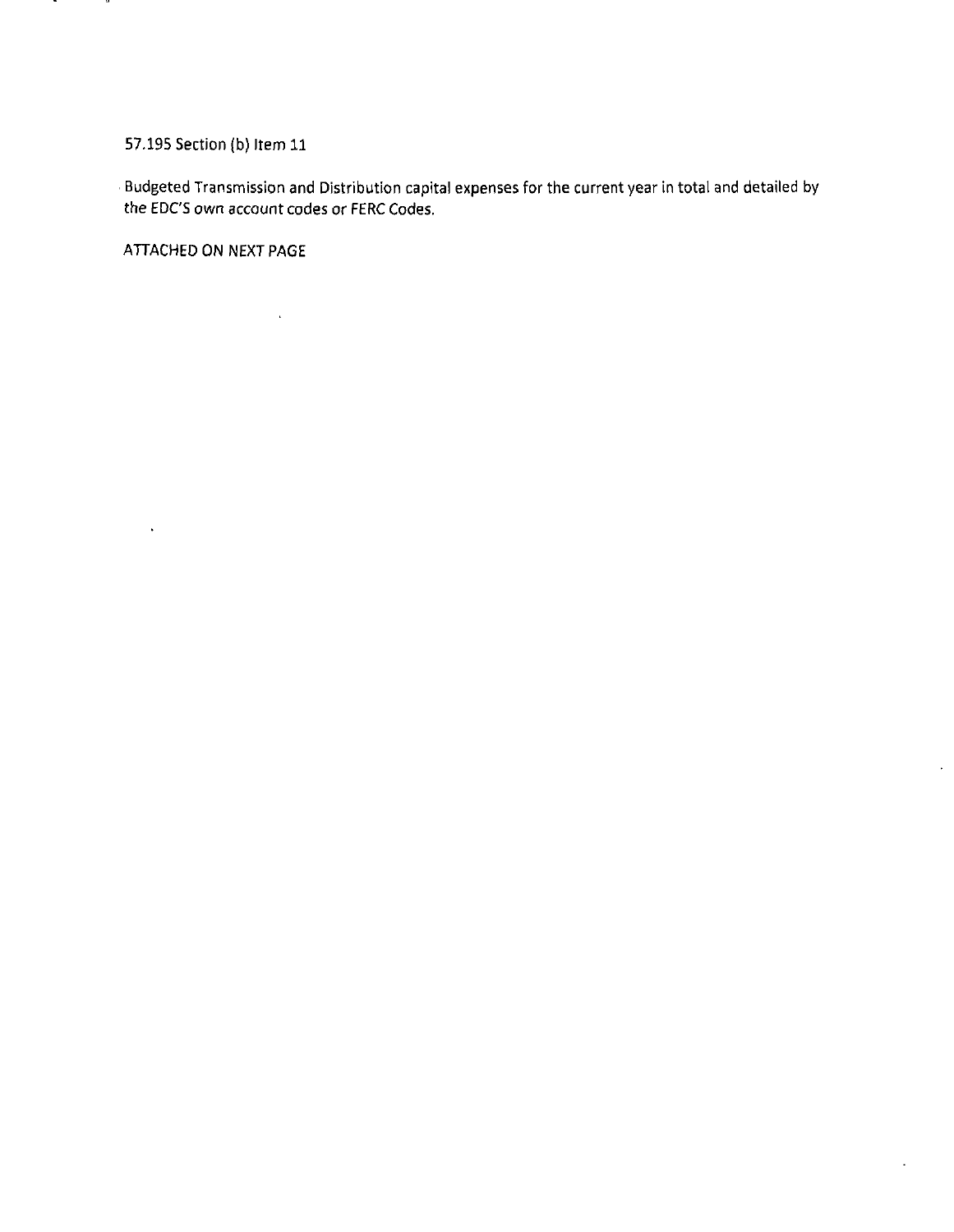## **Wellsboro Electric Company 2015 Capital Budget E&O**

 $\sim$ 

 $\bar{z}$ 

 $\sigma_{\rm{max}}=0.01$ 

| <b>GL</b><br><b>Code</b> | <b>Description</b>                   |    |              | 2015<br><b>Budget</b> |             | Actual<br>Cost<br><b>YTO</b><br>1/31/2015 |                     | Variance<br>Over/Under<br><b>YTD</b><br>1/31/2015 | Over/Under<br>10%<br>or \$10,000 |
|--------------------------|--------------------------------------|----|--------------|-----------------------|-------------|-------------------------------------------|---------------------|---------------------------------------------------|----------------------------------|
| 100                      | <b>New Services</b>                  | 25 | \$           | 75,000                | $\varsigma$ | $\overline{\phantom{a}}$                  | $\zeta$             | (75,000)                                          | -100.00%                         |
| 103                      | New Service Upgrade with Retirements |    | \$           | 10,000 \$             |             | $\blacksquare$                            | \$                  | (10,000)                                          | $-100.00\%$                      |
| 300                      | Misc System Improvements             |    | \$           | 45,000                | - \$        | $\bullet$                                 | \$                  | (45,000)                                          | $-100.00\%$                      |
| 301                      | Poles for Additional Height          |    | \$           | 5,000 \$              |             | $\blacksquare$                            | $\varsigma$         | (5,000)                                           | $-100.00\%$                      |
| 303                      | <b>Ordinary Replacement</b>          |    | \$           | 10,000                | -\$         | $\ddot{\phantom{0}}$                      | $\varsigma$         | (10,000)                                          | $-100.00\%$                      |
| 305                      | <b>Storm Damage</b>                  |    | \$           | ۰                     | \$          | $\bullet$                                 | $\varsigma$         |                                                   | #DIV/0!                          |
| 400                      | <b>Motor Vehicle Accidents</b>       |    | \$           | $5,000$ \$            |             | $\blacksquare$                            | $\mathsf{S}$        | (5,000)                                           | $-100.00\%$                      |
| 600                      | Special Equipment                    |    | \$           | 3,000 \$              |             |                                           | $\mathsf{S}$        | (3,000)                                           | $-100.00%$                       |
| 601                      | Transformer Replacements/Upgrades    |    | \$           | 2,000 \$              |             | $\ddot{\phantom{0}}$                      | $\mathsf{S}$        | (2,000)                                           | $-100.00\%$                      |
| 602                      | Transformers                         |    | \$           | 40,000 \$             |             | $\ddot{\phantom{0}}$                      | \$                  | (40,000)                                          | $-100.00\%$                      |
| 603                      | <b>Cutouts/Sectionilizing</b>        |    | \$           | 25,000 \$             |             | $\ddot{\phantom{1}}$                      | $\mathsf{S}$        | (25,000)                                          | $-100.00\%$                      |
| 604                      | Regulators                           |    | \$           | 16,000 \$             |             | $\blacksquare$                            | $\ddot{\bm{\zeta}}$ | (16,000)                                          | $-100.00\%$                      |
| 605                      | Capacitors                           |    | \$           | $8,000$ \$            |             | $\overline{\phantom{0}}$                  | $\mathsf{S}$        | (8,000)                                           | $-100.00%$                       |
| 606                      | Anchors / Guys Replacement           |    | \$           | 9,000 \$              |             | $\blacksquare$                            | - \$                | (9,000)                                           | $-100.00\%$                      |
| 607                      | Pole Replacements                    |    | \$           | 400,000 \$            |             | ÷                                         | $\hat{\mathsf{S}}$  | (400,000)                                         | $-100.00%$                       |
| 608                      | <b>Reliability Improvements</b>      |    | \$           | 20,000 \$             |             | ÷                                         | $\varsigma$         | (20,000)                                          | $-100.00%$                       |
| 609                      | <b>Addition of Grounds</b>           |    | \$           | $1,500$ \$            |             | $\ddot{\phantom{0}}$                      | $\mathsf S$         | (1,500)                                           | $-100.00%$                       |
| 610                      | OCR'S                                |    | \$           | 8,000 \$              |             | $\blacksquare$                            | $\mathsf{S}$        | (8,000)                                           | $-100.00%$                       |
| 700                      | <b>Street Lights</b>                 |    | \$           | $3,000$ \$            |             | $\blacksquare$                            | $\varsigma$         | (3,000)                                           | $-100.00%$                       |
| 701                      | <b>Customer Yard Lights</b>          |    | $\mathsf{S}$ | 8,000 \$              |             |                                           | $-5$                | (8,000)                                           | $-100.00\%$                      |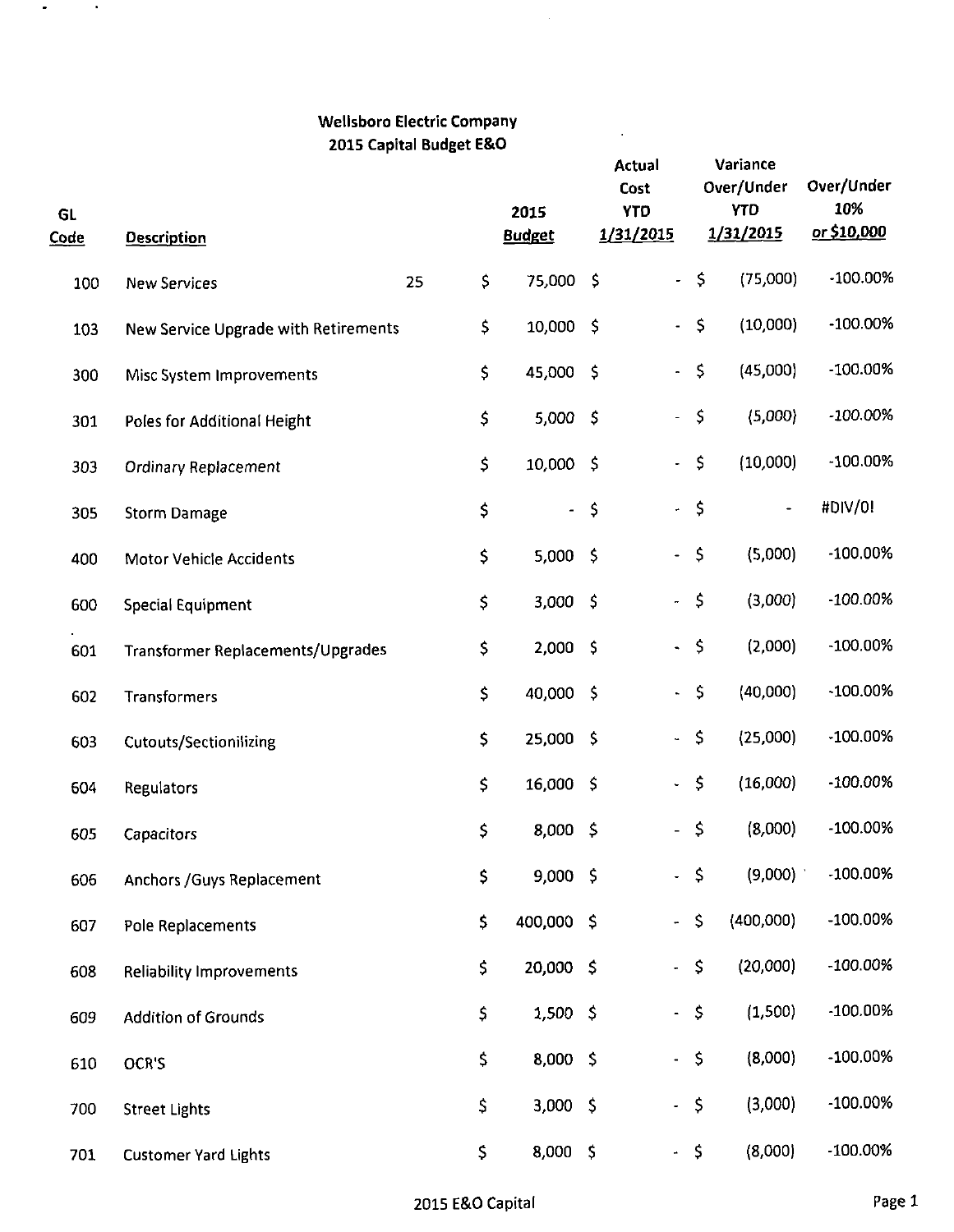# **Wellsboro Electric Company 2015 Capital Budget E&O**

 $\bullet$ 

 $\bullet$ 

| GL<br>Code | <b>Description</b>                       |                     | 2015<br><b>Budget</b>                 | Actual<br>Cost<br><b>YTD</b><br>1/31/2015 | Variance<br>Over/Under<br><b>YTD</b><br>1/31/2015 | Over/Under<br>10%<br>or \$10,000 |
|------------|------------------------------------------|---------------------|---------------------------------------|-------------------------------------------|---------------------------------------------------|----------------------------------|
|            | Retirements                              | \$                  | $5,000$ \$                            | $\blacksquare$                            | (5,000)<br>$\sharp$                               | $-100.00%$                       |
|            | <b>CONSTRUCTION</b>                      |                     |                                       |                                           |                                                   |                                  |
| 113        | In Town - Voltage Conversion             | \$                  | 150,000 \$                            | $-5$                                      | (150,000)                                         | $-100.00\%$                      |
| 113        | Dexter/Thumptown Relocate w/CTC          | \$                  | 20,000 \$                             | $\blacksquare$                            | (20,000)<br>$\zeta$                               | -100.00%                         |
| 113        | Ives Run Cable Replacement               | \$                  | 20,000 \$                             | ÷,                                        | \$<br>(20,000)                                    | $-100.00\%$                      |
| 113        | West Ave, Rebuild                        | $\ddot{\mathsf{S}}$ | 50,000 \$                             | $\blacksquare$                            | (50,000)<br>$\ddot{\mathsf{S}}$                   | $-100.00\%$                      |
|            |                                          |                     |                                       | \$<br>$-5$                                | $\overline{\phantom{a}}$                          | #DIV/0!                          |
|            |                                          |                     |                                       | \$<br>÷.                                  | $\ddot{\mathsf{s}}$<br>$\blacksquare$             | #DIV/0!                          |
|            |                                          |                     |                                       |                                           |                                                   |                                  |
| 608        | Misc<br>Fault Indicators - Overhead Line | \$                  | 15,000 \$                             | - \$                                      | (15,000)                                          | $-100.00\%$                      |
|            | <b>Buena Vista Substation-SCADA</b>      | \$                  | 25,000 \$                             | $\blacksquare$                            | (25,000)<br>$\zeta$                               | $-100.00\%$                      |
|            | Mapping                                  | \$                  | 50,000 \$                             | $\frac{1}{2}$                             | $\varsigma$<br>(50,000)                           | $-100.00%$                       |
| #390.20    | <b>Operations Building</b>               | \$                  | 100,000 \$                            | $\blacksquare$                            | $\ddot{\mathsf{S}}$<br>(100,000)                  | $-100.00%$                       |
| #370.14    | <b>Meters</b>                            | $\mathsf{S}$        | 20,000 \$                             | $\blacksquare$                            | (20,000)<br>$\mathsf{S}$                          | $-100.00\%$                      |
| #397.00    | Radio Equipment                          | \$                  | 5,000 \$                              | $\blacksquare$                            | (5,000)<br>$\mathsf{S}$                           | -100.00%                         |
| #391.00    | Computers                                | \$                  | 8,000 \$                              | $\ddot{\phantom{0}}$                      | (8,000)<br>$\varsigma$                            | -100.00%                         |
| #394.00    | Tools & Shop Equipment                   | $\mathsf{S}$        | 10,000 \$                             | $-5$                                      | (10,000)                                          | $-100.00\%$                      |
|            |                                          |                     |                                       |                                           |                                                   |                                  |
|            | Sub Total                                |                     | $\frac{1}{5}$ 1,171,500 $\frac{1}{5}$ | ۰                                         | S(1,171,500)                                      | $-100.00\%$                      |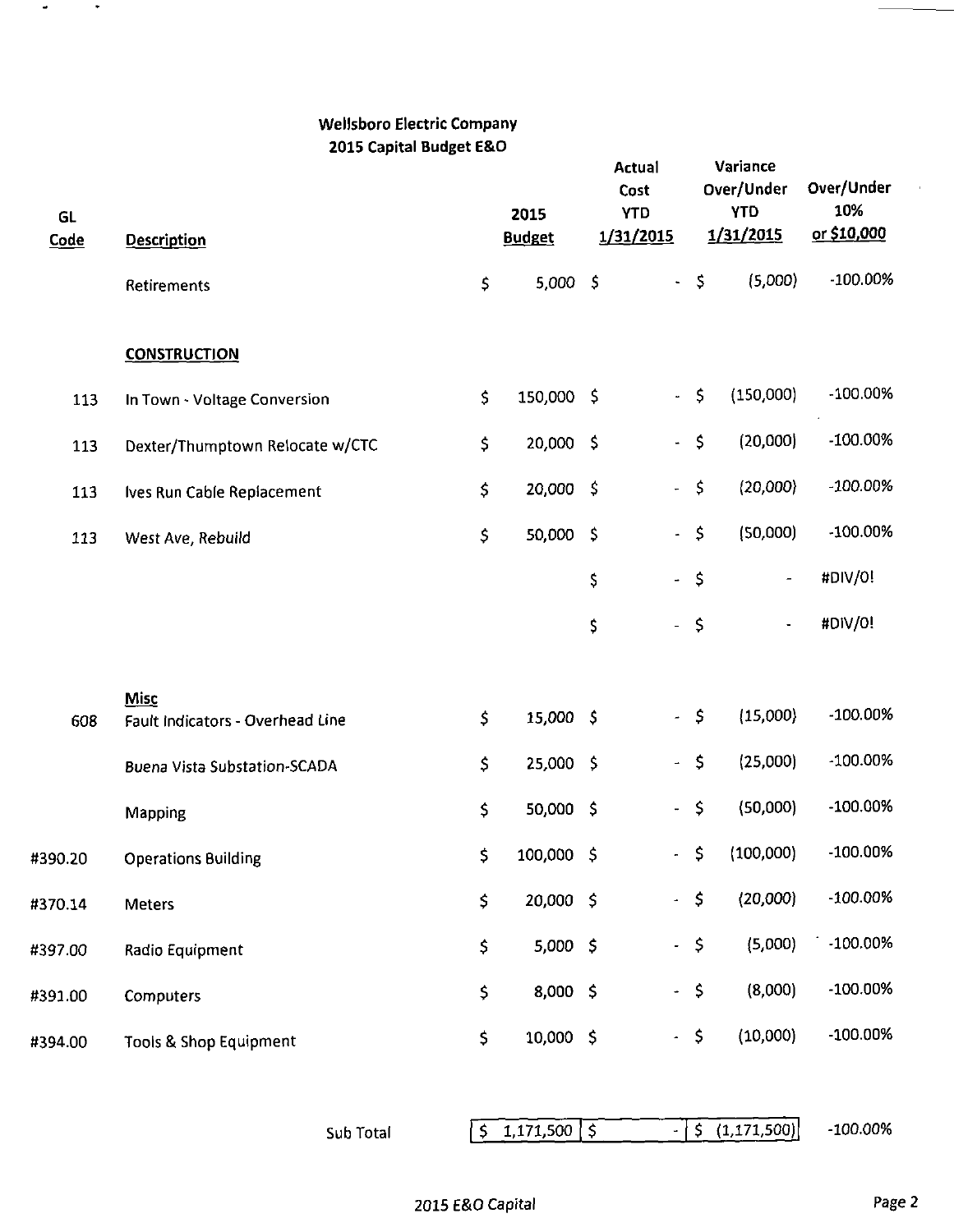|                   | <b>Wellsboro Electric Company</b>             |         |                                                               |                                           |             |                                                   |                                  |
|-------------------|-----------------------------------------------|---------|---------------------------------------------------------------|-------------------------------------------|-------------|---------------------------------------------------|----------------------------------|
| GL<br><b>Code</b> | 2015 Capital Budget E&O<br><b>Description</b> |         | 2015<br><b>Budget</b>                                         | Actual<br>Cost<br><b>YTD</b><br>1/31/2015 |             | Variance<br>Over/Under<br><b>YTD</b><br>1/31/2015 | Over/Under<br>10%<br>or \$10,000 |
| G/L #392          | <b>Vehicles - Capital Leases</b>              |         |                                                               |                                           |             |                                                   |                                  |
|                   | 2015 Dodge Ram                                | \$      | 42,000 \$                                                     |                                           | $-5$        | (42,000)                                          | $-100.00\%$                      |
|                   |                                               |         |                                                               | \$                                        | $-5$        | $\blacksquare$                                    | #DIV/0!                          |
|                   | Purchase of leased Equipment                  | - 5     | $12,000$   \$                                                 |                                           | $-$ 5       | (42,000)                                          | -350.00%                         |
|                   | Total 2014 Budget                             | $\zeta$ | $1,183,500$ $\left\{ \begin{array}{c} 5 \end{array} \right\}$ |                                           | $\varsigma$ | (1,213,500)                                       |                                  |

 $\mathbf{A}$ 

.

 $\epsilon$